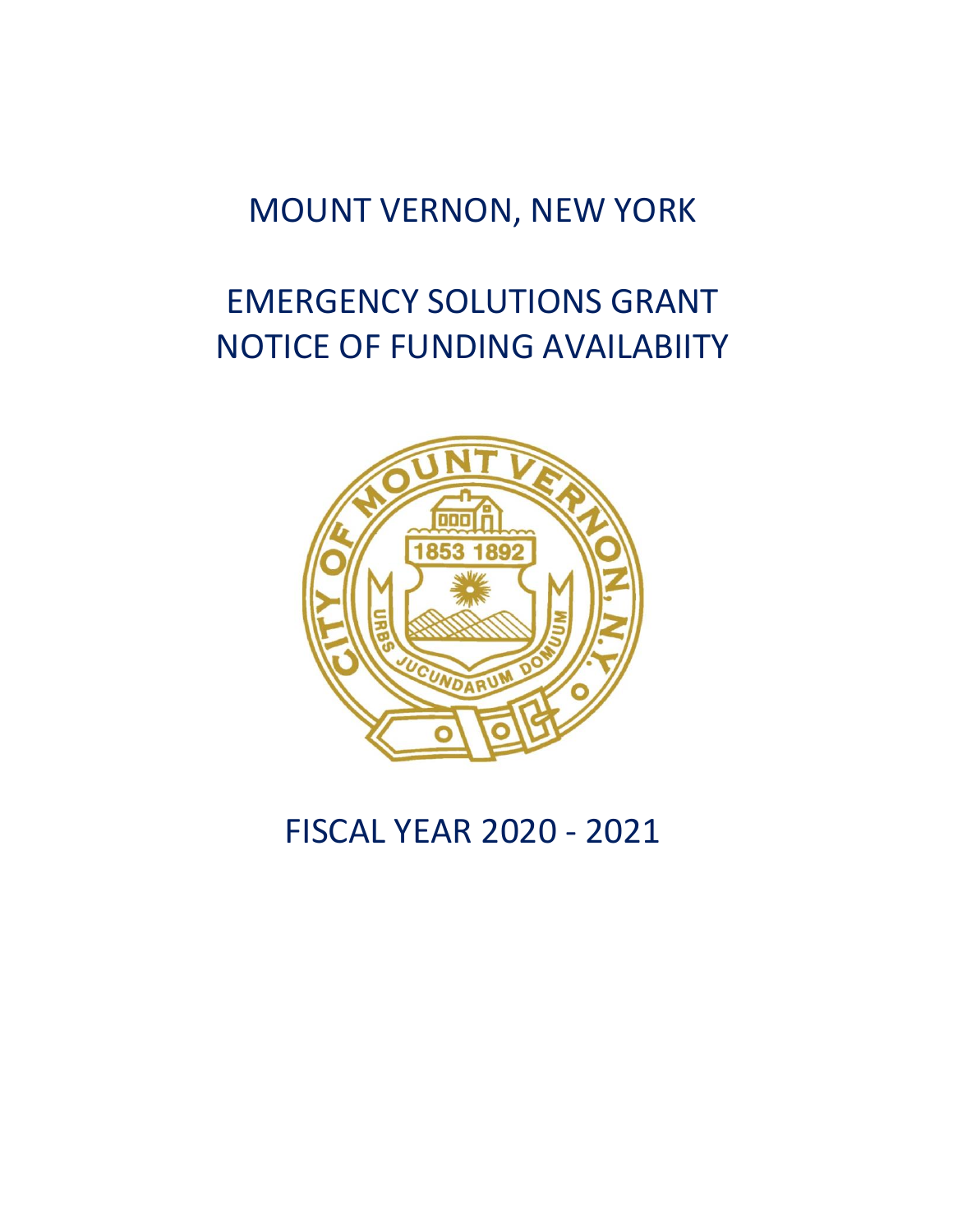# APPLICATION DEADLINE

### **Tuesday, December 8, 2020 at 4:00pm**

#### APPLICATIONS MUST BE UPLOADED TO DROPBOX:

<https://www.dropbox.com/request/GrMe7503Z3GiJEQBRU0Z>

Late, incomplete, or faxed proposals will not be accepted. All proposals received after the closing date noted above will be returned to the applicant without review.

#### PRE-APPLICATION WORKSHOPS:

Application workshops to discuss the 2020 Emergency Solutions Grant Application will be held on:

| November 10, 2020 | 10:00am, Virtual Meeting |
|-------------------|--------------------------|
| November 12, 2020 | 3:00pm, Virtual Meeting  |

These workshops will cover important information on the types of eligible projects along with the rules and regulations governing the program. **Attendance at one of these sessions is mandatory for all applicants.** 

#### OFFICE HOURS:

The City of Mount Vernon will conduct office hours to provide applicants an opportunity to ask programmatic questions.

| November 17, 2020 | 11:00am, Virtual Meeting |
|-------------------|--------------------------|
|-------------------|--------------------------|

Any questions or requests for additional information should be directed to Deputy Commissioner Sylvia Bolivar via phone at: 914-665-2493 or via email at: **[Sbolivar@cmvny.com](mailto:Sbolivar@cmvny.com)**

Prior to submitting the application, check to review the proposal for completion of forms and other items on the checklist. Incomplete applications will be grounds for rejection. All proposals will become part of the City of Mount Vernon's official files.

### Emergency Solutions Grants (ESG)

The City of Mount Vernon is requesting proposals for 2020 Emergency Solutions Grant (ESG) entitlement funds and ESG-CV funds. The City of Mount Vernon's FY2020 ESG entitlement allocation is \$145,882. The City's FY2020 ESG-CV allocation is \$1,807,897. \$1,627,108 in ESG-CV funds will be available for award as the City plans to retain the allowed 10% for administrative costs. The City intends to allocate ESG Annual funds and ESG CV funds to prepare, prevent, and respond to the pandemic.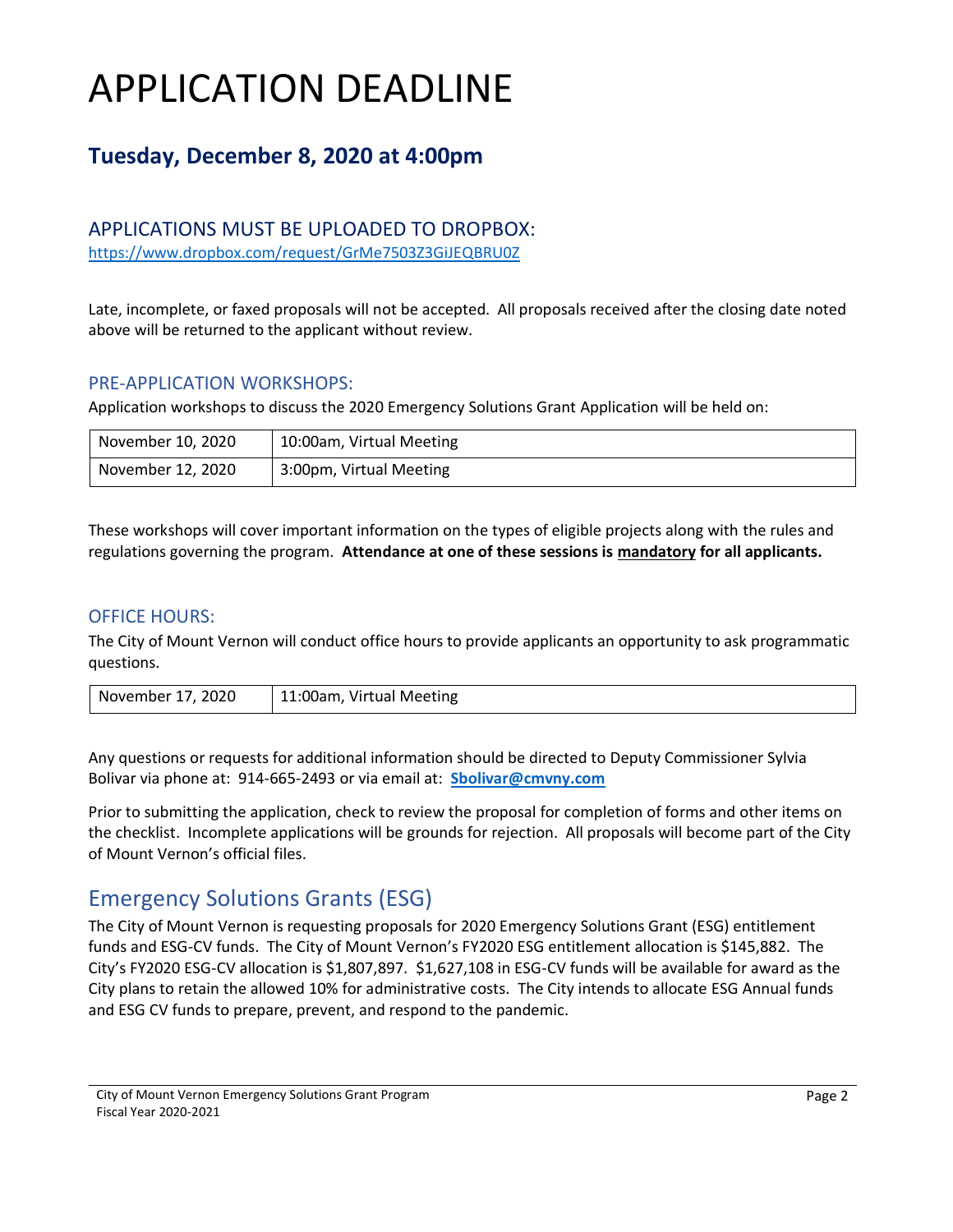#### **Background**

In response to the Coronavirus Pandemic (COVID-19), the U.S. Department of Housing and Urban Development (HUD) notified the City of Munt Vernon on April 2020 that it will receive an **ESG CV funds to prevent, prepare for, and respond to the coronavirus among individuals and families who are experiencing homelessness or receiving homelessness assistance; and to support additional homelessness assistance and homeless prevention activities to mitigate the impact created by the coronavirus.** The Coronavirus Aid, Relief, and Economic Security Act (CARES Act) authorized these allocations via, Public Law 116-136, which was signed by President Trump on March 27, 2020, to respond to the growing effects of COVID-19.

### City of Mount Vernon Approved ESG Components and Program Priorities

- Shelter Operations
- Homeless Outreach
- Rapid Rehousing
- Youth and Child Homelessness Housing Assistance
- Homeless Prevention

Each of these components is described in summary below. More detail on each component can be found at 24 CFR Part 576 or by accessing the HUD Exchange page on the ESG program here: <https://www.hudexchange.info/programs/esg/>

For most of the listed components, funding is available for programs seeking to operate these components as has been traditionally done. However, under the Rapid Rehousing and Youth areas, Mount Vernon is encouraging applications for innovative and integrative program models. Please see these two sections for more detail.

### Emergency Shelter

Mount Vernon welcomes applications for Emergency Shelter ESG programs. Eligible activities for emergency shelters include:

- Essential Services, including case management, child care, education services, employment assistance and job training, outpatient health services, legal services, life skills training, mental health services, substance abuse treatment services, transportation, and services for special populations.
- Shelter Operations, including maintenance, rent, repair, security, fuel, equipment, insurance, utilities, food, furnishings, and supplies necessary for the operation of the emergency shelter. Where no appropriate emergency shelter is available for a homeless family or individual, eligible costs may also include a hotel or motel voucher for that family or individual.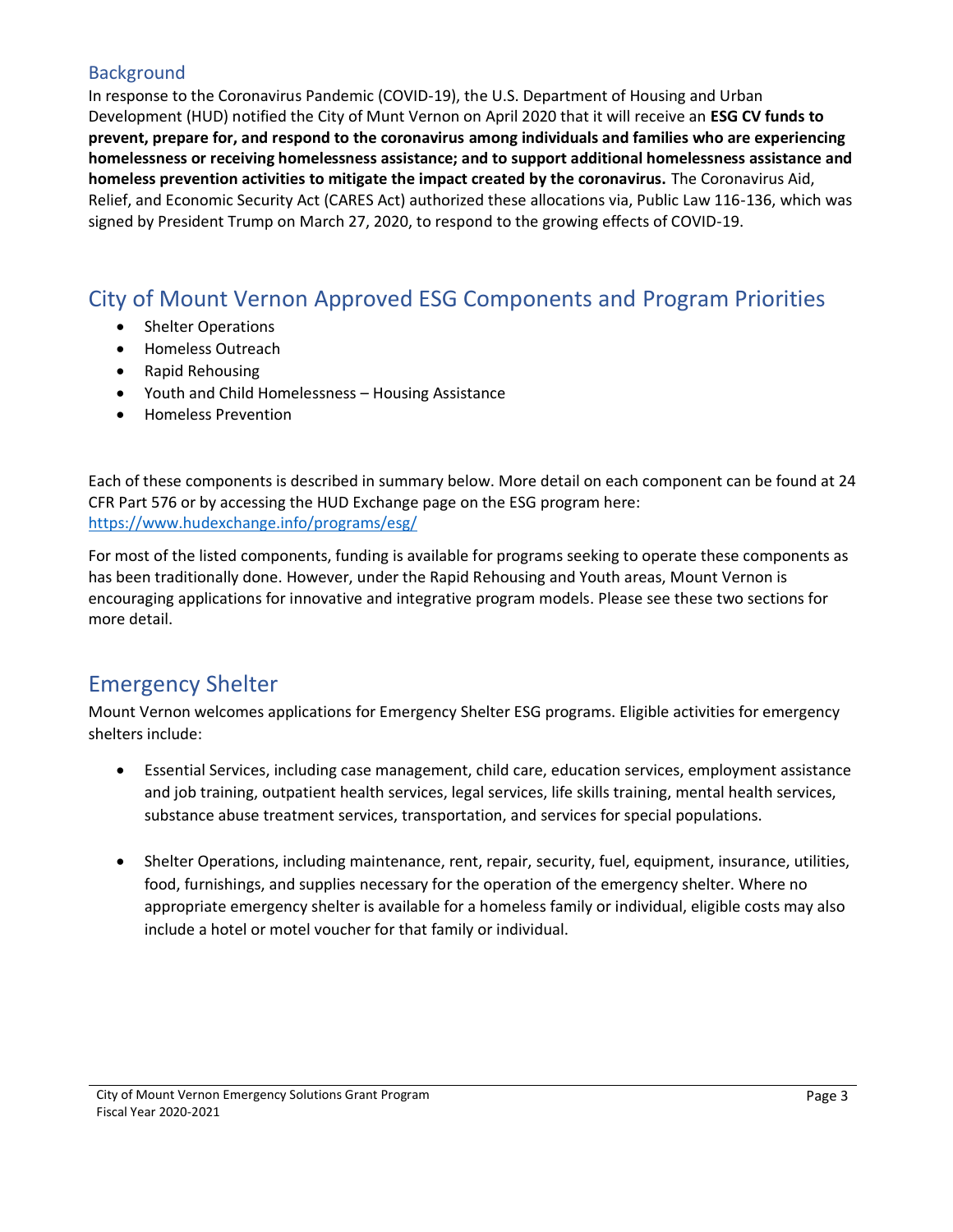### **Street Outreach**

Street Outreach is defined as providing essential services necessary to reach out to people experiencing unsheltered homelessness to connect them with emergency shelter, housing, or critical services; and provide urgent, nonfacility-based care to people who are unwilling or unable to access emergency shelter, housing, or an appropriate health facility.

Individuals experiencing unsheltered homelessness are those individuals and families who qualify as homeless under paragraph (1)(i) of the "homeless" definition in 24 CFR §576.2<sup>1</sup>. The eligible costs and requirements for essential services consist of:

- **Engagement** The costs of activities to locate, identify, and build relationships with unsheltered homeless people and engage them for the purpose of providing immediate support, intervention, and connections with homeless assistance programs and/or mainstream social services and housing programs. These activities consist of making an initial assessment of needs and eligibility; providing crisis counseling; addressing urgent physical needs, such as providing meals, blankets, clothes, or toiletries; and actively connecting and providing information and referrals to programs targeted to homeless people and mainstream social services and housing programs, including emergency shelter, transitional housing, community-based services, permanent supportive housing, and rapid re-housing programs. Eligible costs include the cell phone costs of outreach workers during the performance of these activities.
- **Case Management** The cost of assessing housing and service needs, arranging, coordinating, and monitoring the delivery of individualized services to meet the needs of the program participant. Eligible services and activities are as follows: using the centralized or coordinated assessment system as required under § 576.400(d); conducting the initial evaluation required under § 576.401(a), including verifying and documenting eligibility; counseling; developing, securing and coordinating services; obtaining Federal, State, and local benefits; monitoring and evaluating program participant progress; providing information and referrals to other providers; and developing an individualized housing and service plan, including planning a path to permanent housing stability.
- **Emergency Health Services** (i) Eligible costs are for the direct outpatient treatment of medical conditions and are provided by licensed medical professionals operating in community-based settings, including streets, parks, and other places where unsheltered homeless people are living. (ii) ESG funds may be used only for these services to the extent that other appropriate health services are inaccessible or unavailable within the area. (iii) Eligible treatment consists of assessing a program participant's health problems and developing a treatment plan; assisting program participants to understand their health needs; providing directly or assisting program participants to obtain appropriate emergency medical treatment; and providing medication and follow-up services.

 $<sup>1</sup>$  Individual or family who lacks a fixed, regular, and adequate nighttime residence, meaning:</sup>

<sup>(</sup>i) Has a primary nighttime residence that is a public or private place not meant for human habitation;

<sup>(</sup>ii) Is living in a publicly or privately operated shelter designated to provide temporary living arrangements (including congregate shelters, transitional housing, and hotels and motels paid for by charitable organizations or by federal, state and local government programs); or

<sup>(</sup>iii) Is exiting an institution where (s)he has resided for 90 days or less and who resided in an emergency shelter or place not meant for human habitation immediately before entering that institution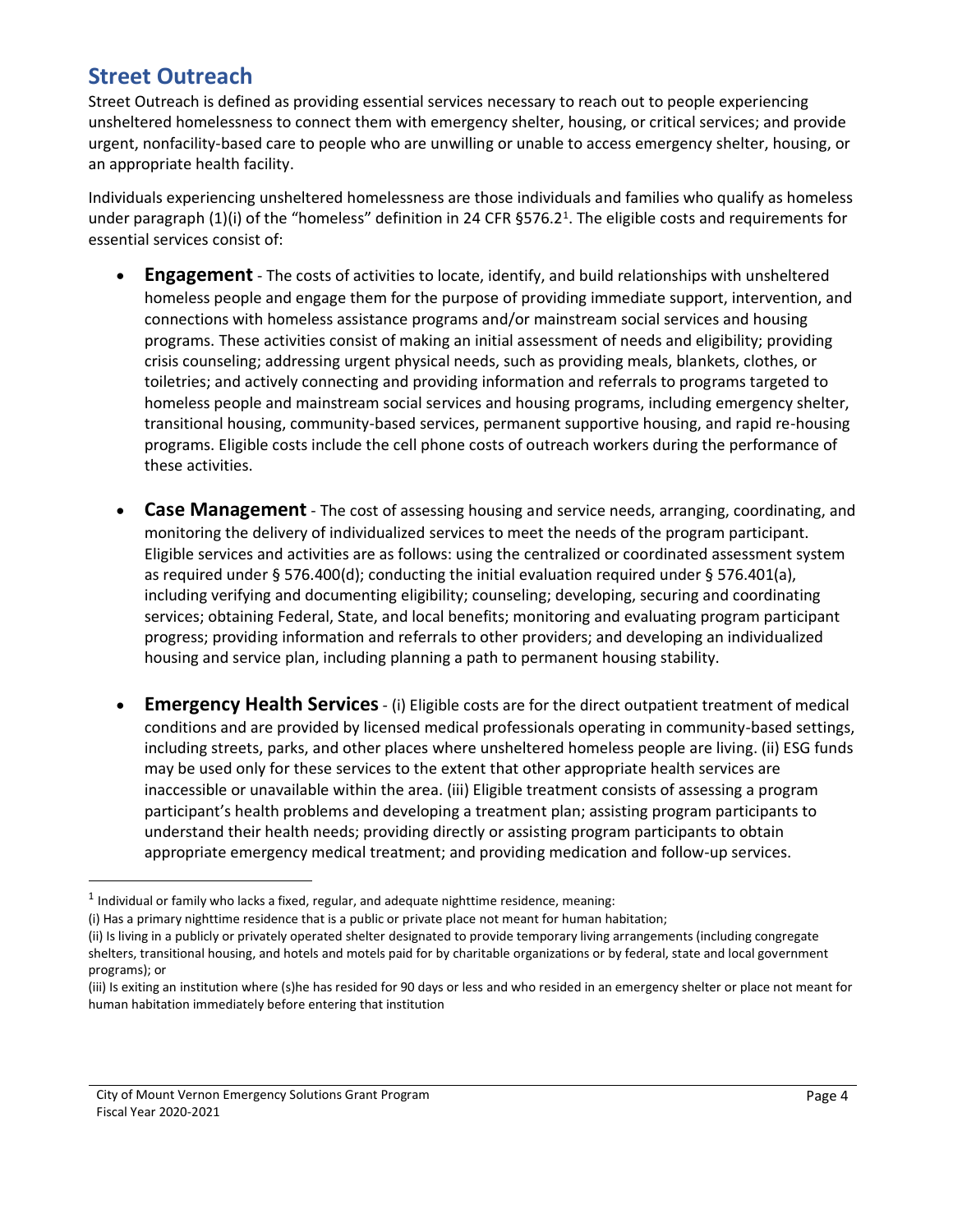• **Emergency Mental Health Services**- (i) Eligible costs are the direct outpatient treatment by licensed professionals of mental health conditions operating in community-based settings, including streets, parks, and other places where unsheltered people are living. (ii) ESG funds may be used only for these services to the extent that other appropriate mental health services are inaccessible or unavailable within the community. (iii) Mental health services are the application of therapeutic processes to personal, family, situational, or occupational problems in order to bring about positive resolution of the problem or improved individual or family functioning or circumstances. (iv) Eligible treatment consists of crisis interventions, the prescription of psychotropic medications, explanation about the use and management of medications, and combinations of therapeutic approaches to address multiple problems.

### **Youth Component**

#### Introduction and Overarching Goals

Mount Vernon is seeking to implement an innovative Youth and Child Homelessness Housing Assistance (YCHHA) program through the ESG components known as rapid rehousing and homelessness prevention. The goals of this program are as follows:

- 1. To end unaccompanied youth homelessness in Mount Vernon schools.
- 2. To create stable, independent, and permanent housing solutions for households with children that are homeless or at risk of homelessness in Mount Vernon schools.
- 3. To ensure that providers demonstrate the achievement of racial equity in resource distribution and programmatic outcomes.

#### Program Description

The Mount Vernon YCCHA program will provide housing relocation and stabilization services (including housing search and placement resources as well as long-term housing stability case management) and rental assistance or other financial assistance as needed to stably and sustainably house unaccompanied youth and families with children that are experiencing homelessness or are at risk of homelessness. Providers will need to have strong grant management and administrative capacity in order to properly budget and track expenditures based on the rapid rehousing and homelessness prevention program components, which will fluctuate based on the program participant's living situation. This is outlined further below.

#### Applicant Requirements

Applicants (or applicant teams/collaborations as a whole) must have demonstrated capacity or demonstrated skill sets that will also apply in the following areas:

- Case management
- Outreach
- Transportation
- Landlord engagement
- Financial administration and tracking over multi-transaction systems or programs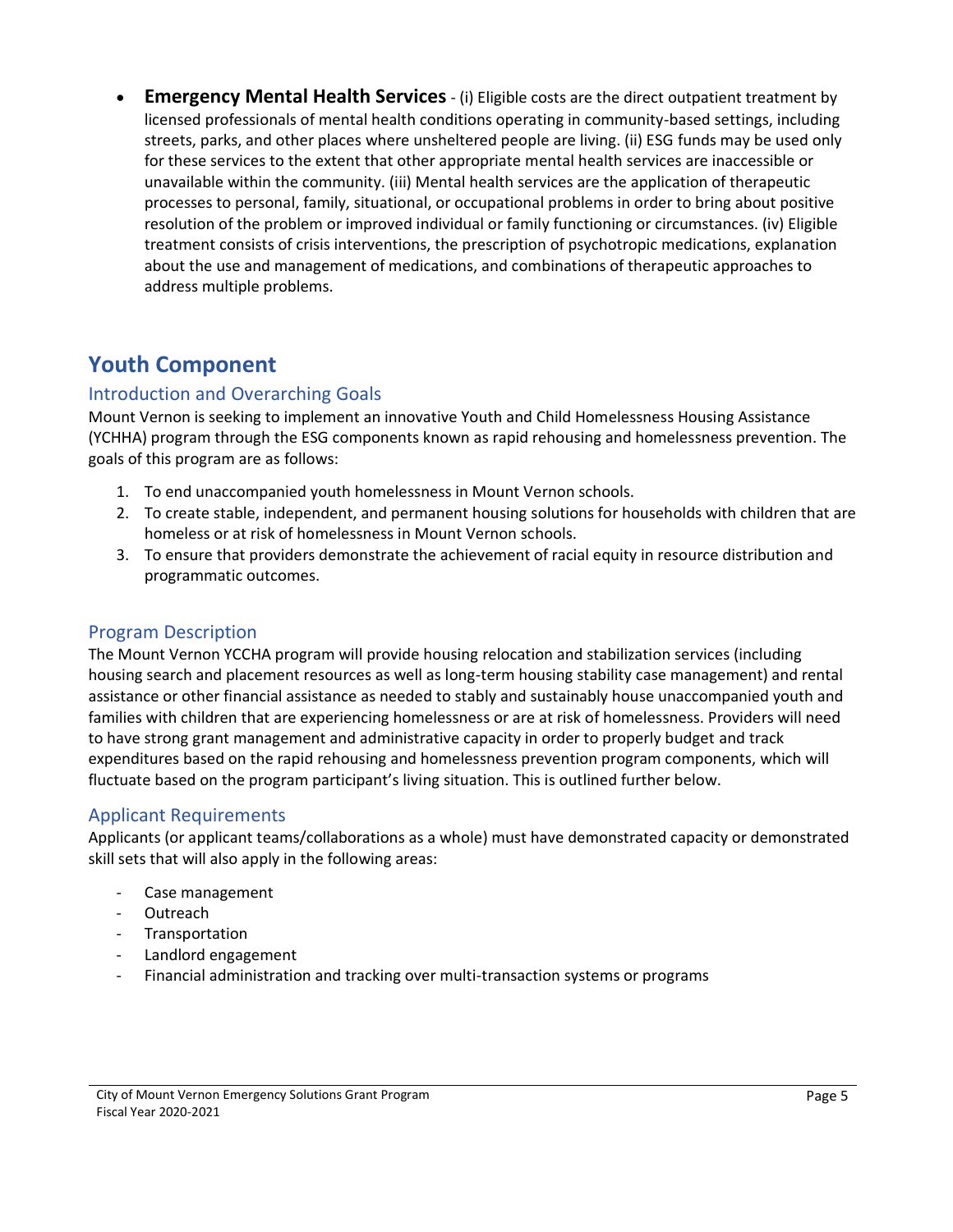### **Rapid Rehousing Program Component**

#### Introduction and Overarching Goals

Mount Vernon is seeking to implement an innovative, effective and equitable rapid rehousing program to respond to the community's housing needs in the midst of the current public health crisis. The overarching goals of this program are as follows:

- 1. To permanently house as many households as possible to ensure safe and long-term housing stability for program participants.
- 2. To ensure that providers demonstrate the achievement of racial equity in resource distribution and programmatic outcomes.
- 3. To diversify the community's participating provider base in order to build the local system's ability to achieve goals 1 and 2.

#### Program Design to Support Goals

The urgent nature of the current crisis in conjunction with the substantive increase in funding for housing create a need for both experience and innovation in the homeless response system. In order to achieve this, we have created a rapid rehousing funding model with openings for a lead agency and for various support agencies.

To actualize this model, Mount Vernon is seeking applications for the lead agency from experienced providers that have the administrative and program capacity to hit the ground running with rehousing operations.<sup>2</sup> The support agency roles are oriented toward including new and diverse provider agencies in the RRH program that will help increase efficiencies and improve both equity and housing stability outcomes.

The lead/support agency relationship is intended to include a mutual flow of benefits. The lead agency should benefit from support agencies in that support agencies may bring new perspective, ideas, skills and sensitivities to the relationship and to the system that can improve program performance and outcomes. The support agencies should benefit from the lead agencies in that lead agencies may bring experience and capacity-building opportunities to the relationship.

Mount Vernon is not categorically restricting what agency can apply to what role or what number of roles. A highly experienced, current system provider can apply to the lead role only, the support role only or both the lead role and the support role. Reciprocally, any organization, including organizations that are not currently HUD-funded and are not currently system providers, if they can make a case that they meet the requirements of this RFP, they may apply for any combination of the available roles. There may be scenarios in which agency A acts as the lead role and also fills a slot in the support role among other support agencies B, C, etc. We anticipate that Mount Vernon will enter into a subrecipient agreement with only the lead agency. And that this will be an agreement that, among other things, holds the lead agency accountable for specific inclusions in and the compliant management of subcontracts that the lead agency enters into with support providers. However, Mount Vernon reserves the right to enter into multiple agreements across multiple roles as an outcome of this RFP if necessary. The roles are described in detail below.

<sup>&</sup>lt;sup>2</sup> To be selected as Lead Agency, it is not required that the organization have received HUD funds in the past, but the organization must have the necessary administrative systems and programmatic experience in place to quickly, effectively and compliantly implement an RRH program according to HUD funding requirements.

City of Mount Vernon Emergency Solutions Grant Program Fiscal Year 2020-2021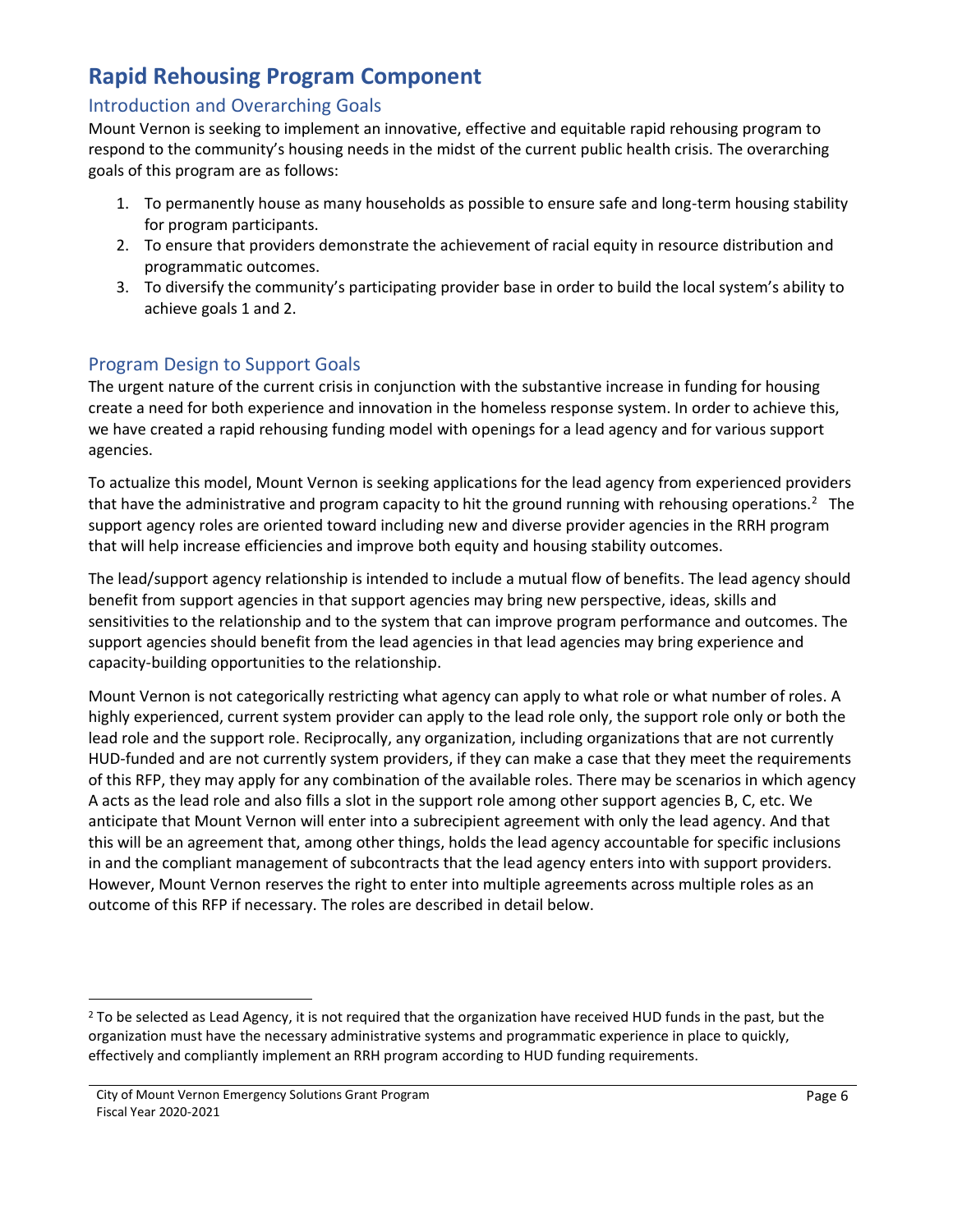#### **Role Descriptions**

#### **Rapid Rehousing Lead Agency (direct subrecipient of Mount Vernon ESG-CV):**

Programmatic responsibilities:

- Landlord recruitment/retention
- Housing search and program participant placement (including pre-leasing inspections)
- Payments to landlords
- Option to request Housing Case Manager Provider role

Administrative responsibilities:

- Maintain all necessary programmatic and financial records for direct activities
- Funding pass-through for Housing Case Manager providers
- Oversight/reporting responsibilities for Housing Case Management providers (including HMIS or comparable database for victim service providers)
- Assist with capacity-building for Housing Case Manager providers
- Eligible Administrative resources to match duties

#### **Housing Case Manager Provider (sub-subrecipient of Mount Vernon ESG-CV):**

Programmatic responsibilities

- Provide ongoing housing case management to program participants
- Collaborate with Lead Agency to resolve housing-related issues

Administrative responsibilities

- Maintain records to verify supportive services provided
- Maintain records to verify eligible expenses
- Submit reimbursement requests to Lead Agency
- Enter data into HMIS or comparable database or comparable database for victim service providers
- Eligible for Administrative resources to match duties

Beyond the details of each role outlined above, Mount Vernon encourages applicants to think creatively about how they plan to structure their role and their relationship to other roles and to explain how this manner of structuring will help improve program efficiencies and achieve the above stated goals. In other words, please state why your organization fulfilling this particular role in this particular way will help permanently and stably house more households and how it will help the program to achieve racially equitable outcomes.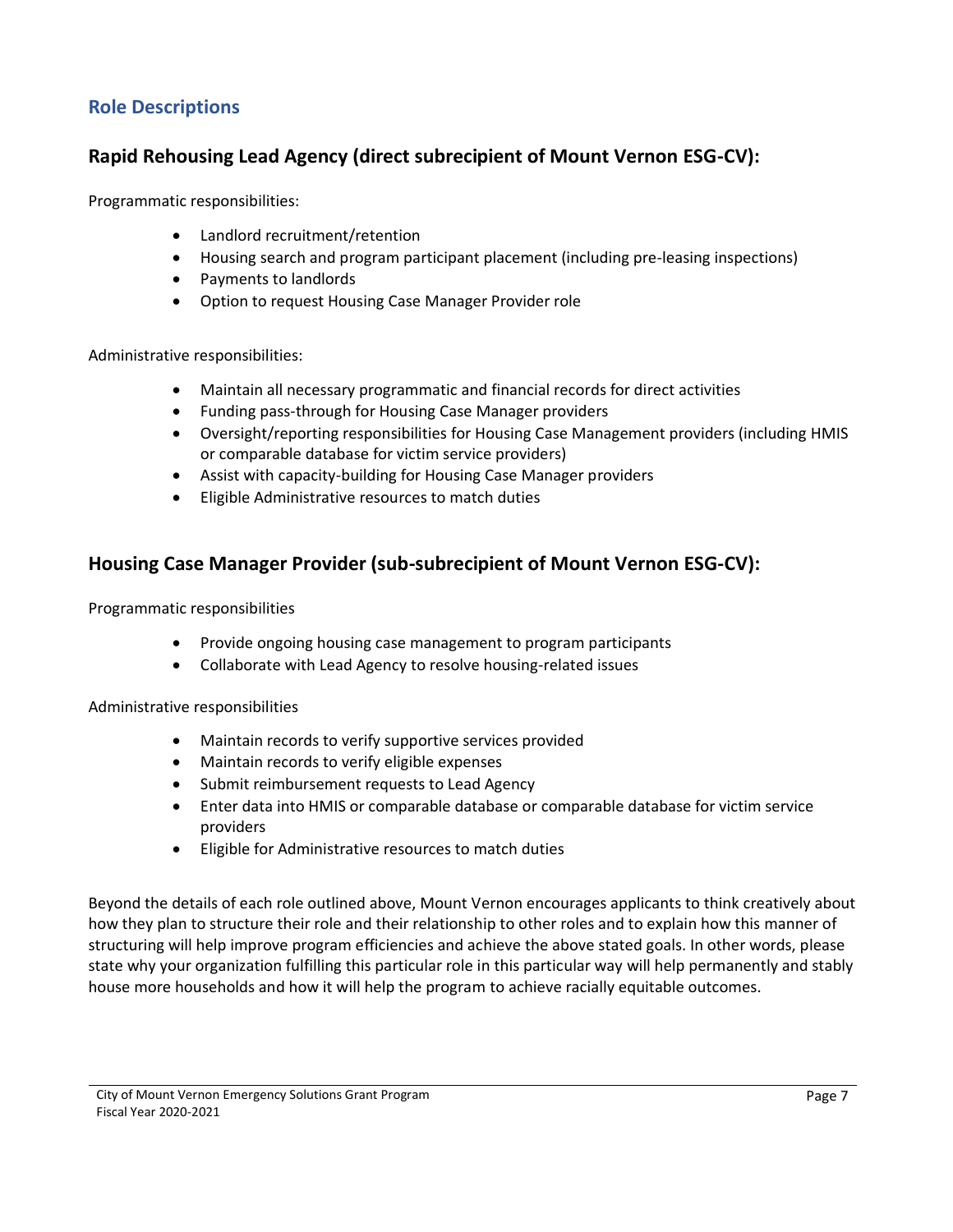### **Homelessness Prevention**

Housing relocation and stabilization services and short-and/or medium-term rental assistance as necessary to prevent the individual or family from moving to an emergency shelter, a place not meant for human habitation, or another place described in **[paragraph \(1\)](https://www.hudexchange.info/resource/1928/hearth-defining-homeless-final-rule/)** of the homeless definition. Please refer to the footnote on page 4 for the homeless definition.

The costs of homelessness prevention are only eligible to the extent that the assistance is necessary to help the program participant regain stability in their current housing or move into other permanent housing and achieve stability in that housing.

Eligible costs include:

- Rental Assistance: rental assistance and rental arrears
- Financial assistance: rental application fees, security and utility deposits, utility payments, last month's rent, moving costs
- Services: housing search and placement, housing stability case management, landlord-tenant mediation, tenant legal services, credit repair.

Please refer to 24 CFR 576.103.

### **Request for Proposals and ESG-CV Application**

The ESG-CV program provides funding to: (1) engage homeless individuals and families living on the street; (2) improve the number and quality of emergency shelters for homeless individuals and families; 3) help operate such shelters; 4) provide essential services to shelter residents; 5) rapidly rehouse homeless individuals and families; and 6) prevent families and individuals from becoming homeless.

Please review the ESG regulations found at 24 CFR Part 576, including the CARES Act waivers before completing this proposal. Furthermore, completed applications should provide the necessary exhibits, budgets, or requested information on targeted populations directly related to the prevent, prepare for, and respond to the coronavirus.

Each project grant request should be submitted as its own application. The City will consider all applications, however, the applicant should carefully review this package.

#### **Eligible Activities**

ESG Annual funds and ESG-CV funds are to be used to prevent, prepare for, and respond to the coronavirus pandemic (COVID-19) among individuals and families who are homeless or receiving homeless assistance. These funds will also support additional homeless assistance and homelessness prevention activities to mitigate the impacts of COVID-19. These funds must be in compliance with 24 CFR Part 576 and Notice CPD-20-08 (Waivers and Alternative Requirements for the ESG Program under the CARES Act).

#### **Special Waivers**

As a result of the CARES Act and the urgent nature of COVID-19., HUD has waived certain ESG requirements. As a result, the following changes will apply to ESG-CV funds:

• **Emergency Shelter and Street Outreach Spending Caps** The funds are not subject to the normal ESG spending cap on emergency on emergency shelter and outreach activities under 24 CFR 576.100(b)(1)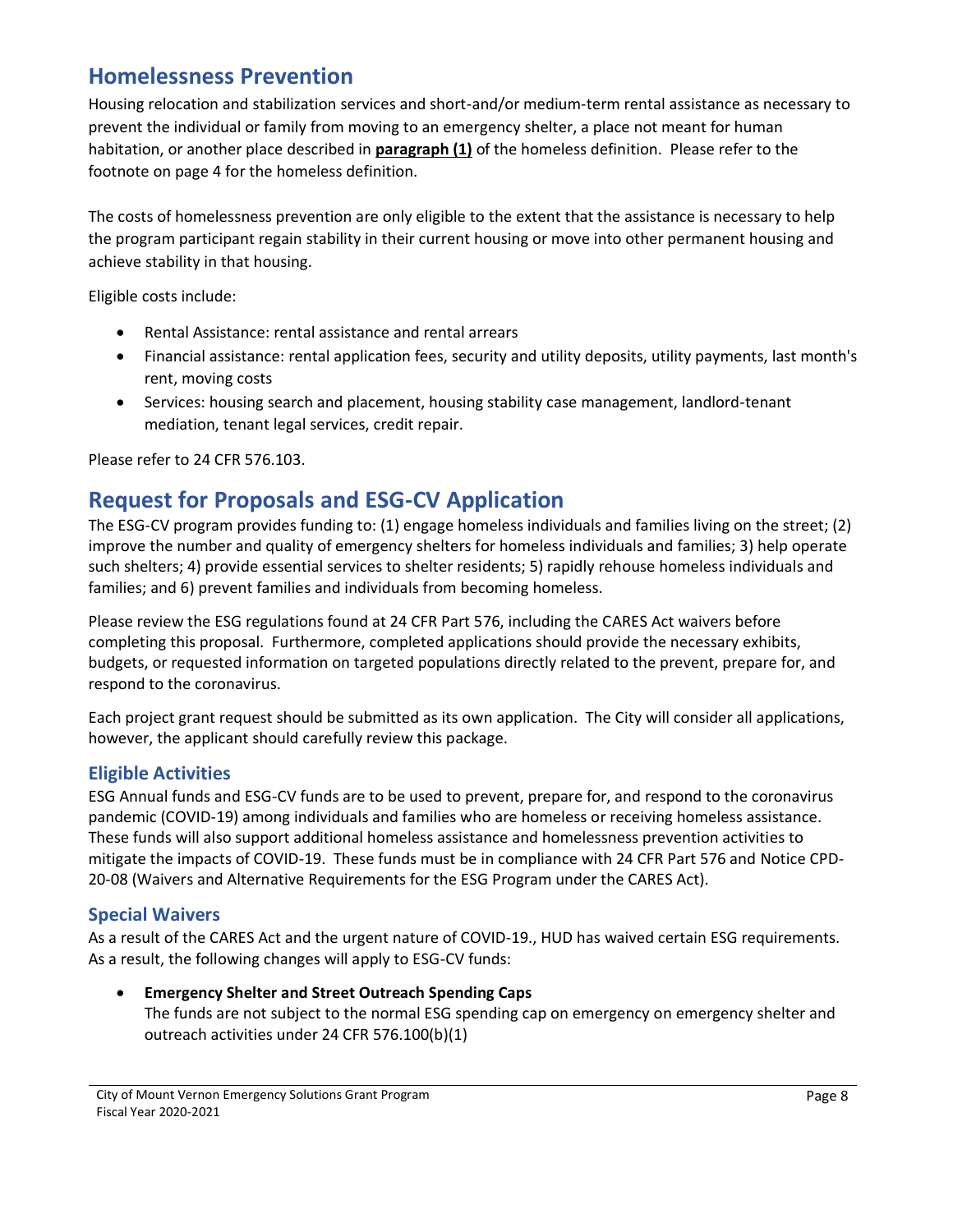#### • **Homeless Prevention Assistance Income Limitation**

These funds may be used to provide homelessness prevention assistance (as authorized under 24 CFR 576.103 or subsequent HD notices) to any individual or family who does not have income higher than HUD's VERY Low-Income Limit for the area and meets the criteria in paragraphs (1)(iii) of the "at risk of homelessness."

| <b>Median</b><br>Family<br>Income | <b>FY2020</b><br><b>Income</b><br>Limit<br>Category | <b>Persons in Family</b> |                |        |                |        |         |                |         |
|-----------------------------------|-----------------------------------------------------|--------------------------|----------------|--------|----------------|--------|---------|----------------|---------|
|                                   |                                                     | $\mathbf{1}$             | $\overline{2}$ | 3      | $\overline{4}$ | 5      | 6       | $\overline{7}$ | 8       |
| \$125,000                         | Very Low<br>(50%)<br>Income<br>Limit                | 44,050                   | 50,350         | 56,650 | 62,900         | 67,950 | 73,000  | 78,000         | 83,050  |
|                                   | Extremely<br>Low<br>Income                          | 26,450                   | 30,200         | 34,000 | 37,750         | 40,800 | 43,800  | 46,850         | 49,850  |
|                                   | Low (80%)<br>Income                                 | 62,550                   | 71,500         | 80,450 | 89,350         | 96,500 | 103,650 | 110,800        | 117,950 |

#### **FY2020 Income Limits Westchester County, NY Statutory Exception Area**

More information regarding HUD Income Limits is available at: [https://www.huduser.gov/portal/datasets/il/il2020/select\\_Geography.odn](https://www.huduser.gov/portal/datasets/il/il2020/select_Geography.odn)

#### **FY2021 Fair Market Rent Documentation System Westchester County, NY Statutory Exception Areas FMRs or all Bedroom Sizes**

| FY 2021 FMRs by Unit Bedrooms |             |             |               |              |  |
|-------------------------------|-------------|-------------|---------------|--------------|--|
| Efficiency                    | One-Bedroom | Two-Bedroom | Three-Bedroom | Four-Bedroom |  |
| \$1,386                       | \$1,619     | \$1,943     | \$2,484       | \$2,823      |  |

More information regarding FMR's is available at: [https://www.huduser.gov/portal/datasets/fmr/fmrs/FY2021\\_code/2021summary.odn](https://www.huduser.gov/portal/datasets/fmr/fmrs/FY2021_code/2021summary.odn)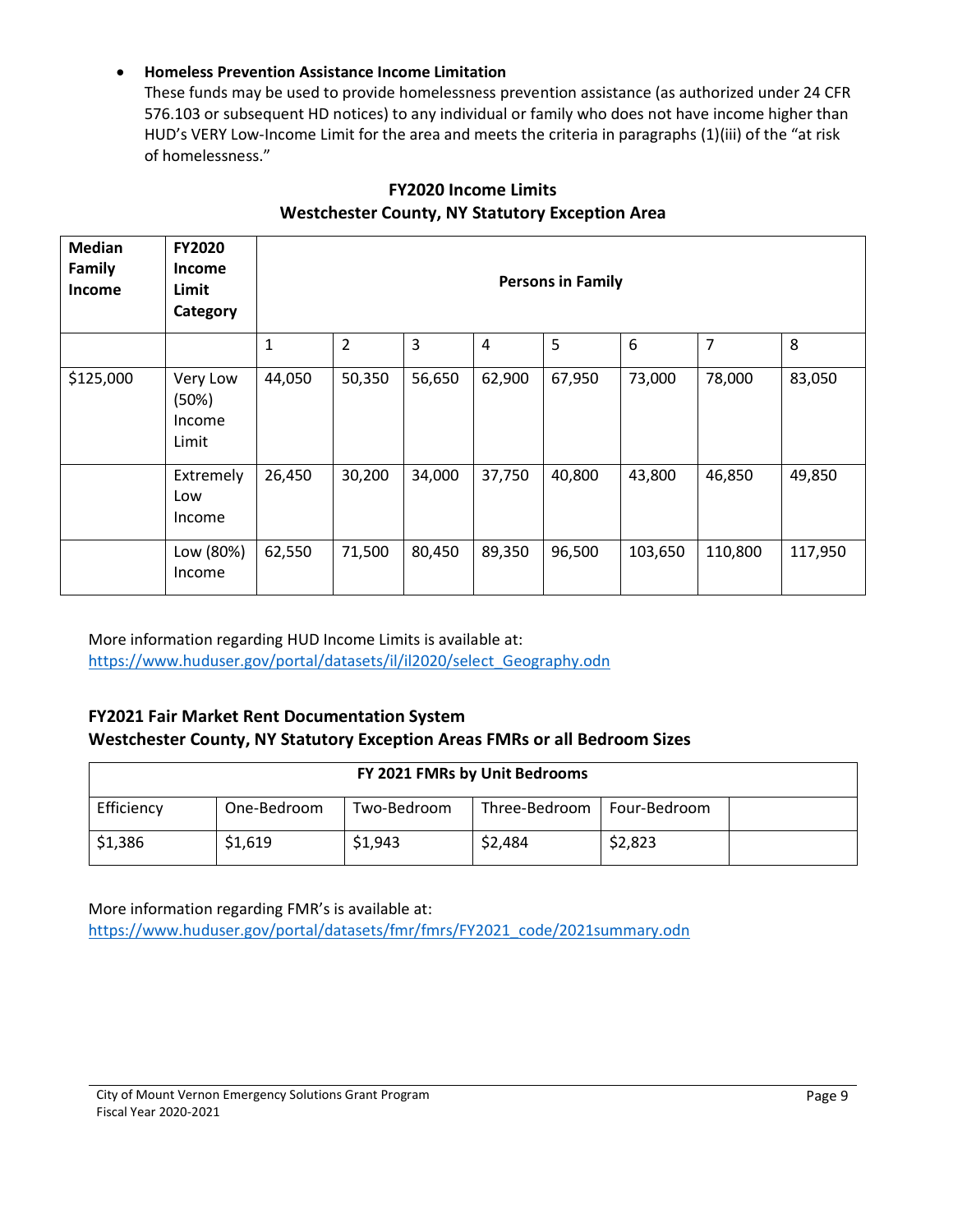#### **Low-Barrier Assistance**

Per HUD guidance, individuals and families assisted with these funds "must not be required to receive treatment of perform any other prerequisite activities as a condition for "receiving shelter, housing, or other services for which these funds are used, notwithstanding 24 CFR 576.401€

### **Data Collection**

#### **Data Management and Reporting**

ESG funded programs serving homeless individuals are required to use coordinated entry and to enter data and report in the Westchester County Homeless Management Information System (HMIS). The following are some general requirements and expectations for HMIS data quality.

1) Program meets all data quality thresholds for accuracy during reporting period

2) Enter data into the Westchester Continuum of Care HMIS database.

3) Provide name of program staff that will use coordinated entry and enter information directly into HMIS.

4) Information about current or planned equipment needed for program

5) If agency does not participate in HMIS, please describe how the agency will ensure compliance with HMIS Participation and data entry requirements by the project start date.

### **Pre-Application Workshops Request for Proposals and ESG-CV Application**

Applicants are required to participate in one of two (2) Pre-Application workshops:

- Session I: Tuesday, November 10, 2020, 10:00am Virtual Meeting
- Session II: Thursday, November 12, 2020, 3:00pm, Virtual Meeting

### **Office Hours**

The City of Mount Vernon will conduct office hours to provide applicants an opportunity to ask programmatic questions.

• Tuesday, November 17, 2020, 11:00am, Virtual Meeting

#### **Reporting**

Because of HUD reporting requirements that Mount Vernon is subject to, it is essential that all grantees have up-to-date information in HMIS as often and frequently as possible. Grantees must have quarterly date completely and accurately input into the HMIS system within 10 days following the close of each quarter and quarterly reports and reimbursement requests will be due 15 days following the close of each quarter. Quarterly reports will consist of the HMIS CAPER report for the program for the quarter.

Additionally, Mount Vernon intends to implement an adaptive performance management process in which City staff will review quarterly reports and schedule conversations with grantees to discuss:

- 1. An evaluation of the previous quarter's data;
- 2. To set performance goals for subsequent quarters.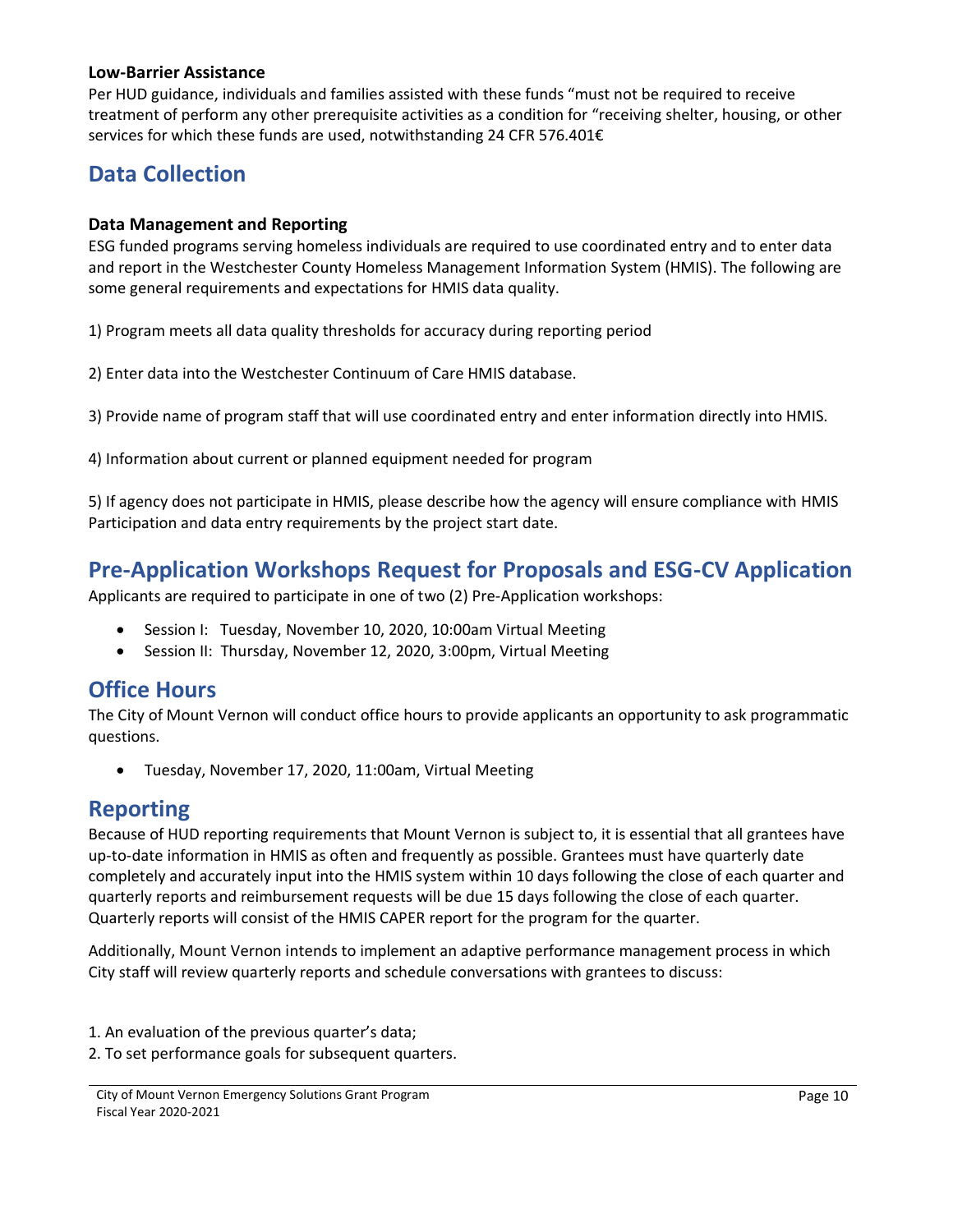Agreements will include quarterly reporting requirements, as well as a cancellation clause. The cancellation clause will allow the City to cancel the contract should the City determine the subrecipient does not have the capacity to meet the implementation timeline or is not demonstrating compliance with contractual obligations in a timely manner.

### **Contractual Requirements**

Each grantee selected to receive funds is required to sign a contract with the City**. No costs incurred prior to the execution of an agreement with the City are reimbursable. The term of the contract will be for one year with an option to extend for a second year.**

Under ESG laws and regulations, certain requirements must be met in order to negotiate an agreement. These requirements include the following:

- 1. Applicants must demonstrate that they are a nonprofit organization or a governmental agency.
- 2. After an application is approved for funding, a contract will be prepared and sent by the City to the person identified by the applicant as the authorized official for signature. The contract will specify the amount of the award, the period for which the project is approved, the contract term, and administrative provisions. Special conditions attached to the award will also be specified in the agreement. Grantees will be required to submit and file quarterly reports on expenditures, performance progress and objectives.
- 3. Each agency receiving ESG funding from the City is required to certify that it will conduct its business in compliance with the non-discrimination requirements of the City, State and Federal governments, as applicable.
- 4. In the event of non-compliance, the agreement may be terminated or suspended in whole or in part.
- 5. All recipients will be required to comply with the federal government's audit requirements as described in 2 CFR Part 200, Subpart F – Audit Requirements.
- 6. All recipients will be required to comply with the federal ESG regulations at 24 CFR Part 576
- 7. All ESG-CV Recipients must comply with the requirements of the HUD CPD Notice 20-08: Waivers and Alternative Requirements for the Emergency Solutions Grants (ESG) Program Under the CARES Act
- 8. All recipients must comply with the most current version of the City of Mount Vernon's ESG written standards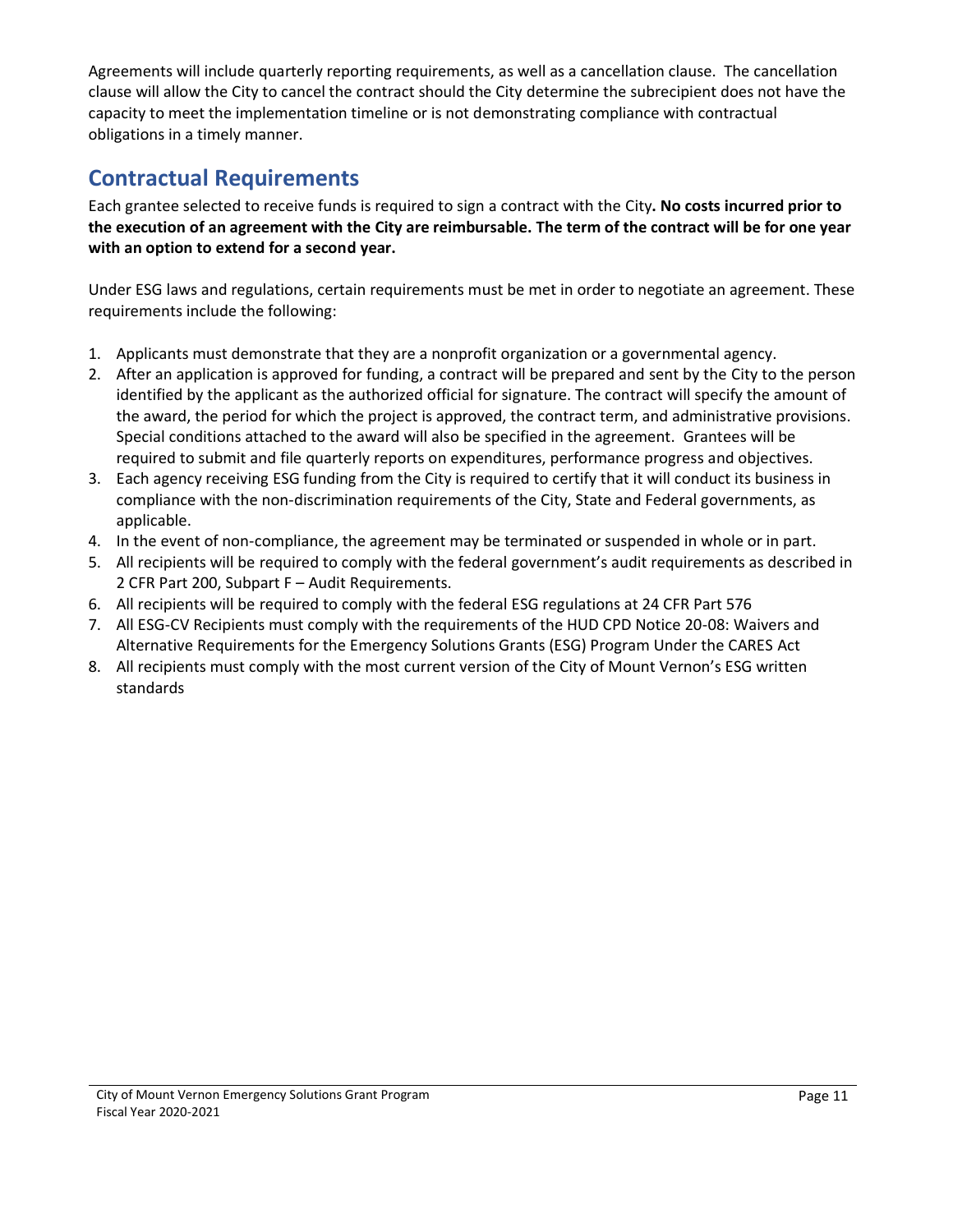### **ESG FUNDING APPLICATION INSTRUCTIONS**

### **APPLICATION DEADLINE**

#### APPLICATIONS MUST BE UPLOADED TO DROPBOX by 4:00pm on December 8, 2020: <https://www.dropbox.com/request/GrMe7503Z3GiJEQBRU0Z>

Late Applications will not be accepted.

Persons with disabilities may request reasonable accommodation. Requests should be made as early as possible to allow time to arrange the accommodations.

#### Review Process

All applicants will be reviewed for completeness and compliance with federal and local plans for spending.

#### November 2020 Pre-Application Workshop

It is mandatory that applicants participate in the Virtual Pre-Application Workshop on November 10, 2020 at 10:00am or November 12, 2020 at 3:00pm. Applicants must present a summary of their application and, if previously funded, a summary of past performance. Applicants will have a limit of three minutes for presentations. Applicants that have received CDBG funding in the past must also report on past performance with the same time limit.

#### Application Evaluation

Applications will be reviewed by a review panel consisting of subject matter experts and city staff in order to make recommendations for final city approval. Applications will be evaluated according to the following criteria:

- 1. Organizational Capacity and Experience
- 2. Evidence of Need for Service
- 3. Statement of Work/Scope of Services
- 4. Budget
- 5. Racial Equity
- **6.** Past Performance with HUD Funds

#### SELECTION PROCESS:

As part of the City of Mount Vernon's continuing effort to restore integrity in its federally-supported community development programs and create transparency in the application and selection process for selecting subrecipients, applicants are reminded that federal funds are being awarded by the City on a competitive basis based on the application criteria outlined above. Therefore, to ensure a transparent process and comply with federal guidelines, applicants must refrain from lobbying any City official, as such action is strictly prohibited. To the extent that applicants wish to include letters of support, such letters should be included with the application materials so that it may be made a part of the official record.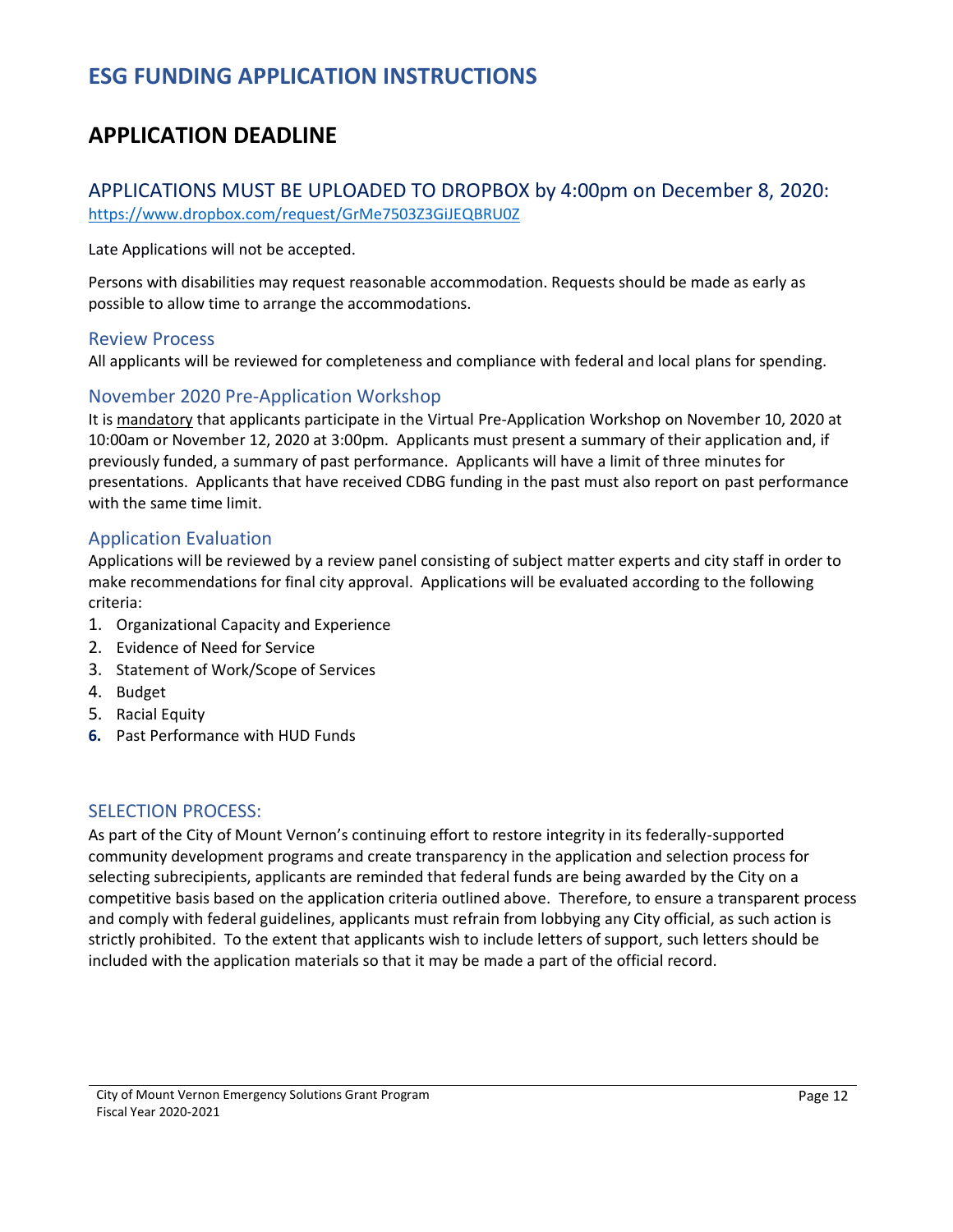### Application Checklist:

- ☐ IRS non-profit determination letter
- ☐ Organizational Capacity and Experience
- ☐ Priority Population and Engagement
- ☐ Statement of Work/Scope of Services
- ☐ Proposed Project Costs/Budget
- ☐ Financial Audit Report
- ☐ Racial Equity
- ☐ Performance Report
- ☐ Conflict of Interest Questionnaire
- ☐ Certifications for ESG Activities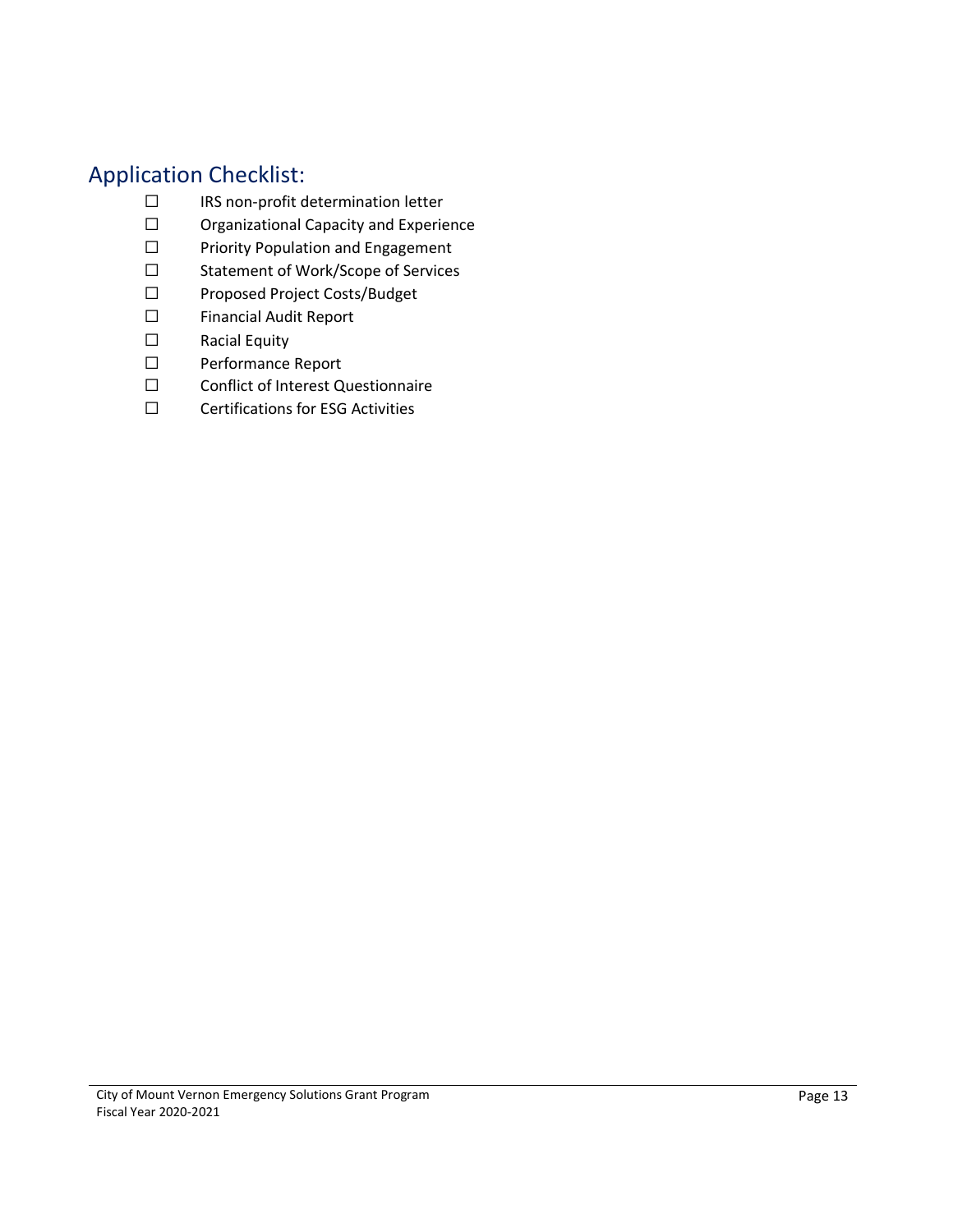

## Fiscal Year 2020 **CITY OF MOUNT VERNON EMERGENCY SOLUTIONS GRANT PROGRAM** *Instructions for the Application for Funding*

The City of Mount Vernon is requesting proposals for 2020 Emergency Solutions Grant (ESG) entitlement funds and ESG-CV funds. The City of Mount Vernon's FY2020 ESG entitlement allocation is \$145,882. \$134,941 in ESG entitlement funds will be made available for award as the City plans to retain the allowed 7.5% for administrative costs. The City's FY2020 ESG-CV allocation is \$1,807,897. \$1,627,108 in ESG-CV funds will be available for award as the City plans to retain the allowed 10% for administrative costs.

Each project grant request should be submitted as its own application. The City will consider all applications, however, the applicant should carefully review this package.

The City intends to allocate ESG Annual Funds and ESG-CV funds to prepare, prevent, and respond to COVID-19.

#### **NOTICE TO ALL APPLICANTS**

- **1. ESG applicants are required to participate in a pre-application workshop.**
- **2. 24 CFR § 576.100 [General provisions](https://www.law.cornell.edu/definitions/index.php?width=840&height=800&iframe=true&def_id=519454d969f63ab98651661d6253c0ea&term_occur=999&term_src=Title:24:Subtitle:B:Chapter:V:Subchapter:C:Part:576:Subpart:B:576.100) and expenditure limits.** Subject to the cost principles in [2 CFR part](https://www.law.cornell.edu/cfr/text/2/part-200)  [200,](https://www.law.cornell.edu/cfr/text/2/part-200) subpart E, and other requirements in this part, employee compensation and other overhead costs directly related to carrying out street outreach, [emergency shelter,](https://www.law.cornell.edu/definitions/index.php?width=840&height=800&iframe=true&def_id=20178e7fe943704fce821ca932530fa8&term_occur=999&term_src=Title:24:Subtitle:B:Chapter:V:Subchapter:C:Part:576:Subpart:B:576.100) homelessness prevention, rapid rehousing, and [HMIS](https://www.law.cornell.edu/definitions/index.php?width=840&height=800&iframe=true&def_id=00493baa4d131565152a97061a1257dc&term_occur=999&term_src=Title:24:Subtitle:B:Chapter:V:Subchapter:C:Part:576:Subpart:B:576.100) are eligible costs of those program components. These costs are not subject to the expenditure limit in [paragraph \(c\)](https://www.law.cornell.edu/cfr/text/24/576.100#c) of this section.

If you have questions or need assistance, please contact Sylvia Bolivar at (914) 665-2493 or via email at: [Sbolivar@cmvny.com](mailto:Sbolivar@cmvny.com) . Additional application information can be found at: [www.cmvny.com/cdbg](http://www.cmvny.com/cdbg)

#### **3. ESG Program Match Requirements:**

Ordinarily, ESG subrecipients are required to match grant funds with an equal amount of contributions, which may include cash, donated buildings/materials, and volunteer services. This has been waived and is specific to ESG Annual Funds and ESG-CV funds if they are used to prepare, prevent, and respond to COVID-19.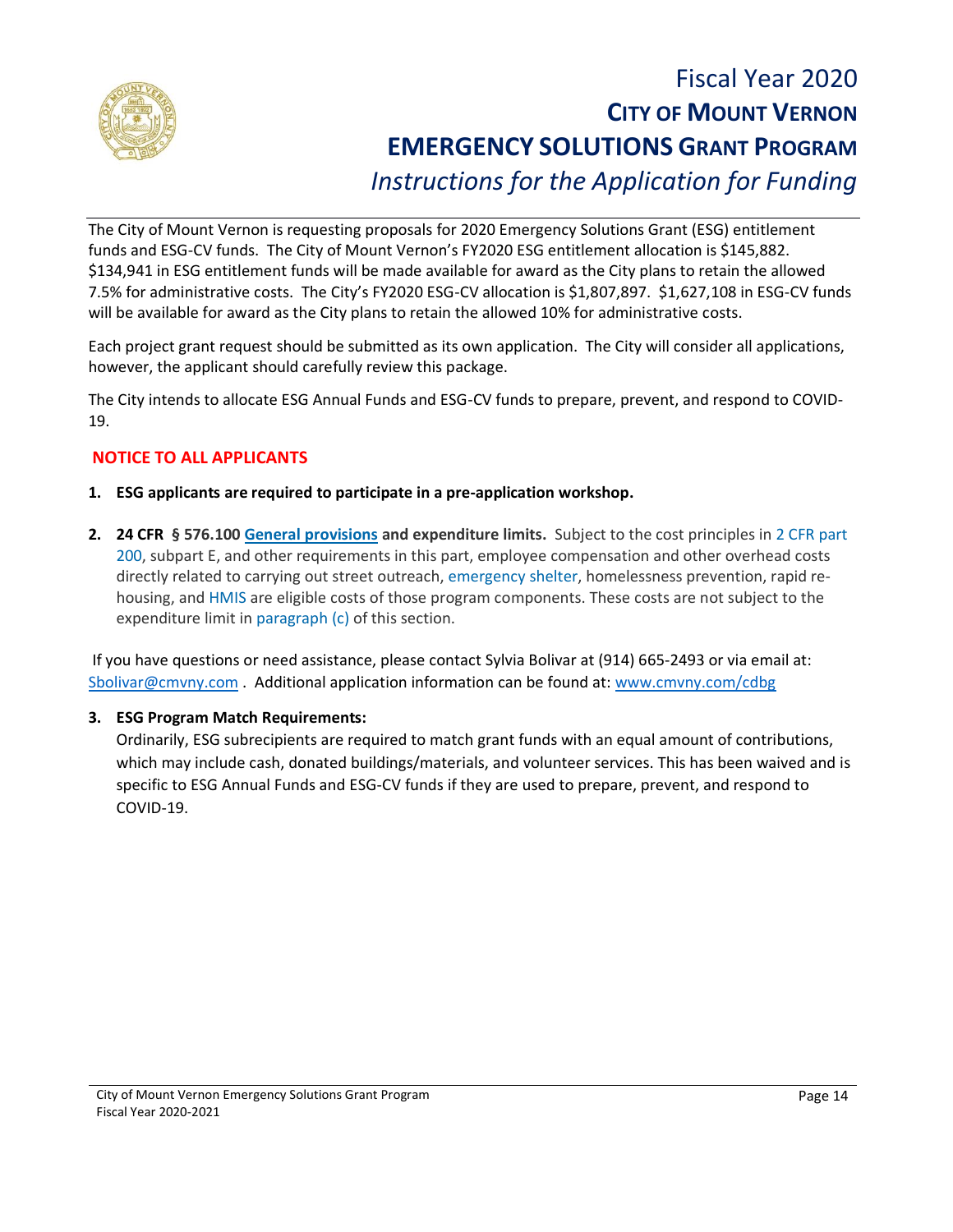# ESG Application Projected Timeline

| <b>Task or Event</b>                                                                     | <b>Date/Deadline</b>                                                                                                                                                                                                                                                                                                                        | <b>Where</b>                                                          |
|------------------------------------------------------------------------------------------|---------------------------------------------------------------------------------------------------------------------------------------------------------------------------------------------------------------------------------------------------------------------------------------------------------------------------------------------|-----------------------------------------------------------------------|
| 2020 Application Released                                                                | October 30, 2020                                                                                                                                                                                                                                                                                                                            |                                                                       |
| <b>Pre-Application Workshops</b><br>(Mandatory for applicants to attend one<br>workshop) | Session I: November 10, 2020, 10:00am<br>Session II: November 13, 2020, 3:00pm                                                                                                                                                                                                                                                              | <b>Virtual Public Hearing</b>                                         |
| Office Hours                                                                             | November 17, 11:00am                                                                                                                                                                                                                                                                                                                        |                                                                       |
| <b>ESG Applications Due</b>                                                              | December 8, 2020                                                                                                                                                                                                                                                                                                                            | Via dropbox                                                           |
| <b>ESG Award Recipient Announcements</b>                                                 | January/February 2021                                                                                                                                                                                                                                                                                                                       |                                                                       |
| <b>ESG Contract Agreements</b>                                                           | January/February 2021                                                                                                                                                                                                                                                                                                                       |                                                                       |
| <b>Quarterly Reports Due</b>                                                             | April 15, 2021 (HMIS Data inputs<br>complete and accurate by April 10,<br>2021)<br>July 15, 2021 (HMIS Data inputs<br>complete and accurate by July 10, 2021)<br>October 15, 2021 (HMIS Data inputs<br>complete and accurate by October 10,<br>2021)<br>January 15, 2022 (HMIS Data inputs<br>complete and accurate by January 10,<br>2022) | Quarterly Reports will be due with voucher<br>reimbursement requests. |
|                                                                                          |                                                                                                                                                                                                                                                                                                                                             |                                                                       |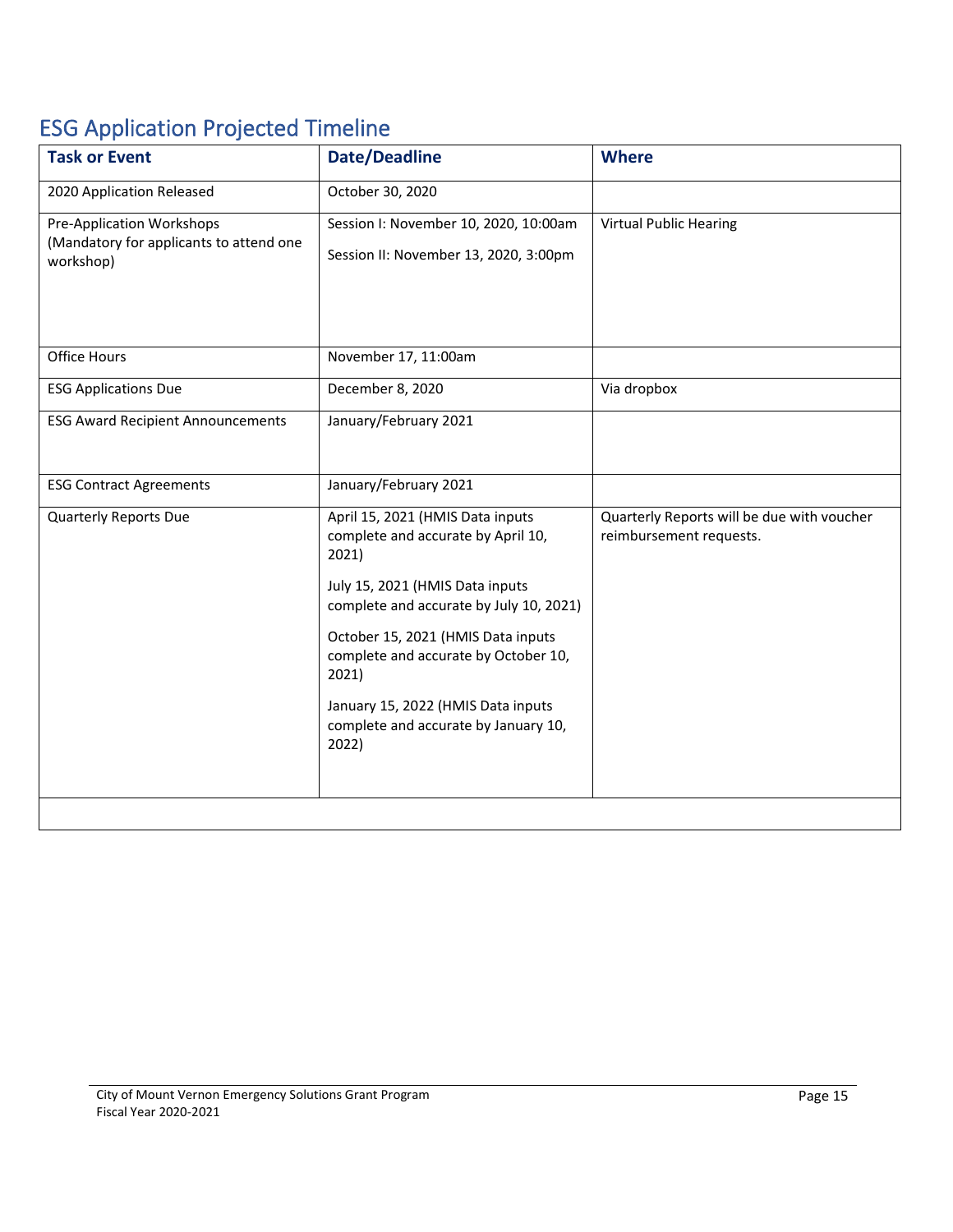

## Fiscal Year 2020 **CITY OF MOUNT VERNON EMERGENCY SOLUTIONS GRANT PROGRAM** *Application for Funding*

| Project<br>Category:<br>(check one<br>only) | $\Box$ Street Outreach<br>$\Box$ Emergency Shelter<br>$\Box$ Rapid Rehousing<br>$\Box$ Youth Homeless | 501(c)(3) EIN Number: |
|---------------------------------------------|-------------------------------------------------------------------------------------------------------|-----------------------|
|---------------------------------------------|-------------------------------------------------------------------------------------------------------|-----------------------|

Each project grant request should be submitted as its own application. The City will consider all applications, however, the applicant should carefully review this package.

Note: If subrecipient is funded for multiple categories, the City will prepare one subrecipient agreement that combines costs and scopes of work

### Applicant Agency Information

| Applicant legal name:        |                   |                   |                   |                       |               |
|------------------------------|-------------------|-------------------|-------------------|-----------------------|---------------|
| <b>Contact Person:</b>       |                   |                   |                   |                       |               |
| <b>Contact Person Title:</b> |                   |                   |                   |                       |               |
| <b>Mailing Address:</b>      |                   |                   |                   |                       |               |
| <b>Street Address (If</b>    |                   |                   |                   |                       |               |
| different from mailing)      |                   |                   |                   |                       |               |
| Phone:                       |                   |                   |                   |                       |               |
| Email:                       |                   |                   |                   |                       |               |
| Website URL:                 |                   |                   |                   |                       |               |
| Type of agency:              | $\Box$ Non Profit | $\Box$ Government | $\Box$ For Profit | $\Box$ Faith-Based    | $\Box$ Other: |
| Date of incorporation:       |                   |                   |                   | Tax ID number:        |               |
| <b>Agency DUNS number:</b>   |                   |                   |                   | Annual operating      |               |
| Number of paid staff:        |                   |                   |                   | Number of volunteers: |               |

#### Project Information

| Project Name:              |  |
|----------------------------|--|
| Project Address:           |  |
| <b>Project Start Date:</b> |  |
| <b>Project End Date:</b>   |  |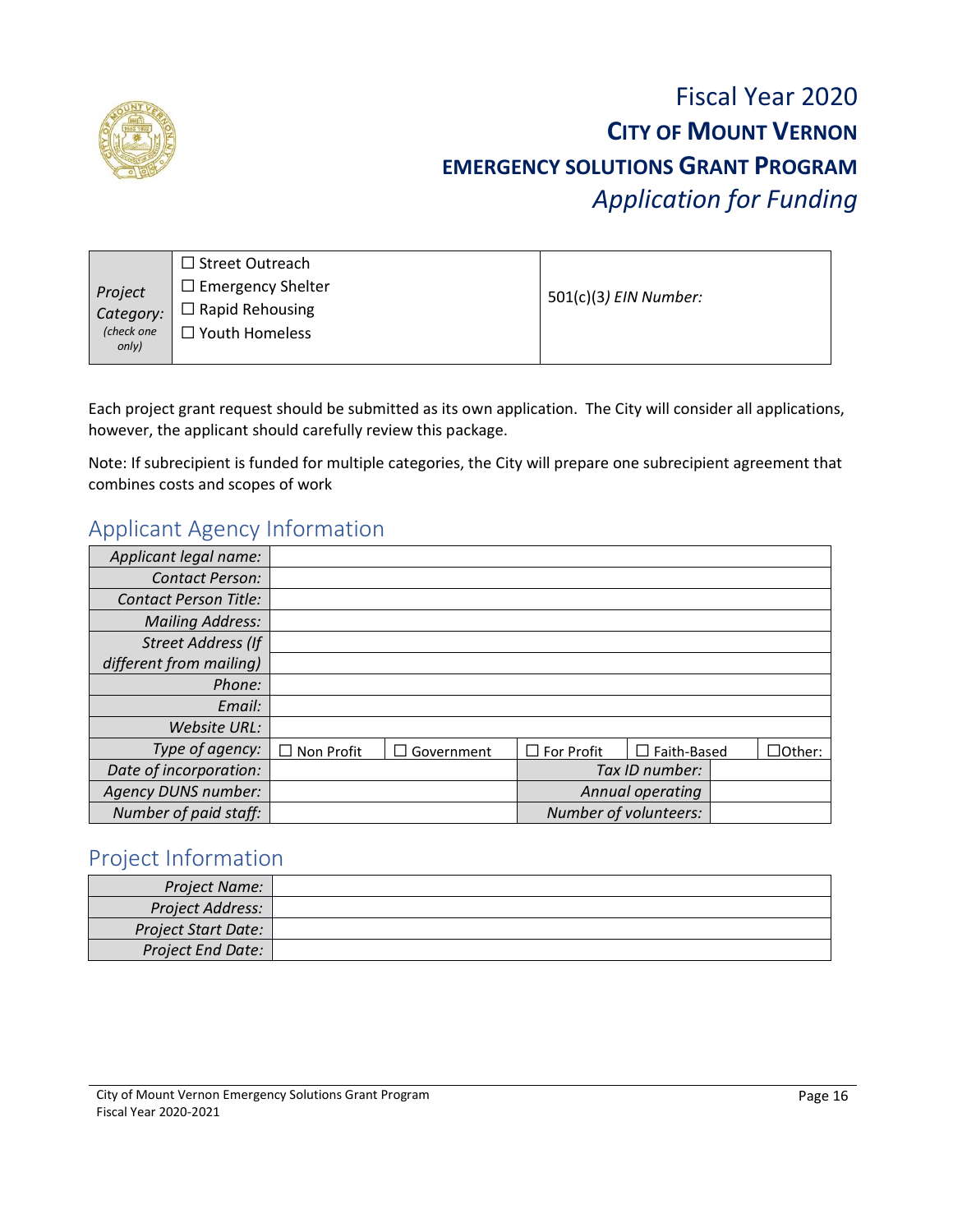### Funding Request

| <b>Requested Amount:</b>   | \$<br><b>Other Funding Sources:</b>                                           |  |
|----------------------------|-------------------------------------------------------------------------------|--|
| Total Program cost:        | \$<br>Percentage of City of Mount Vernon<br><b>Funds Toward Program Cost:</b> |  |
| Anticipated Start<br>Date: | <b>Anticipated End Date:</b>                                                  |  |

### Contact Information

Provide the following information for a program contact person, a financial contact person, the person who wrote the application, and an authorized contact. Include attachments of job descriptions and resumes for key staff.

|                                                                                                                 | <b>Name</b> | <b>Title</b> | <b>Phone/Email</b> |
|-----------------------------------------------------------------------------------------------------------------|-------------|--------------|--------------------|
| <b>Program Contact</b><br>Someone who works<br>with the program on<br>a daily basis and can<br>answer questions |             |              |                    |
| <b>Finance Contact</b>                                                                                          |             |              |                    |
| <b>Application Contact</b>                                                                                      |             |              |                    |
| <b>Authorized Contact</b><br>Person authorized to<br>make commitments<br>on behalf of the<br>organization       |             |              |                    |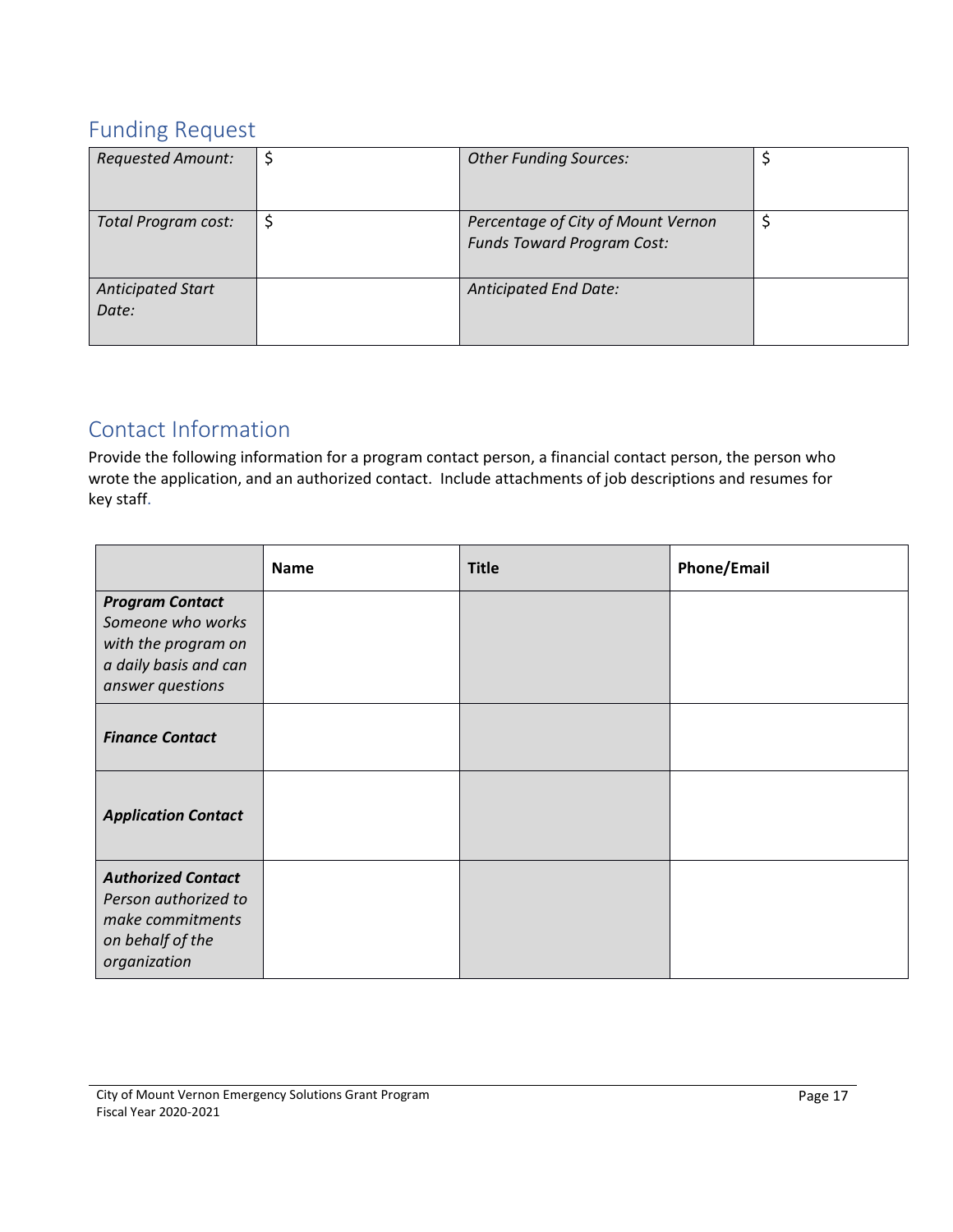### **Program Administration**

All programs must:

- Provide sufficient administrative and recordkeeping capacity to comply with fiscal and compliance requirements.
- Use Coordinated Entry
- Use HMIS to track program participants and performance metrics

### **Section 1: Organizational Capacity and Experience (15 points)**

(Please submit on a separate page. Three-page maximum)

### **Project Narrative**

Complete a narrative that answers the following questions:

- 1. Provide an organizational overview of your agency, including:
	- a. A description of the history, mission, and services of the organization;
	- b. Federal grant management experience in past two years;
	- c. Years of direct experience managing ESG program;
	- d. Applicants are required to submit a copy of their most recent financial audit for the prior fiscal year.
	- e. Describe your agency's experience in the past two years providing services to persons who are homeless or at risk of homelessness.
- 2. Project Staffing Plan:

a. Describe the overall staffing plan to accomplish activities in the proposed program, including project leadership, reporting responsibilities, and daily program operations.

b. What education, licenses, credentials, qualifications, and/or certifications required for staff members that work directly with clients in the proposed program?

c. Include information about the lived experience of staff that is complementary to the priority population served.

- 3. Has your organization ever attempted project similar to the one proposed in this application?
	- a.  $\square$  Yes  $\square$  No
	- b. If yes, what were the results and for how many years was the project operated?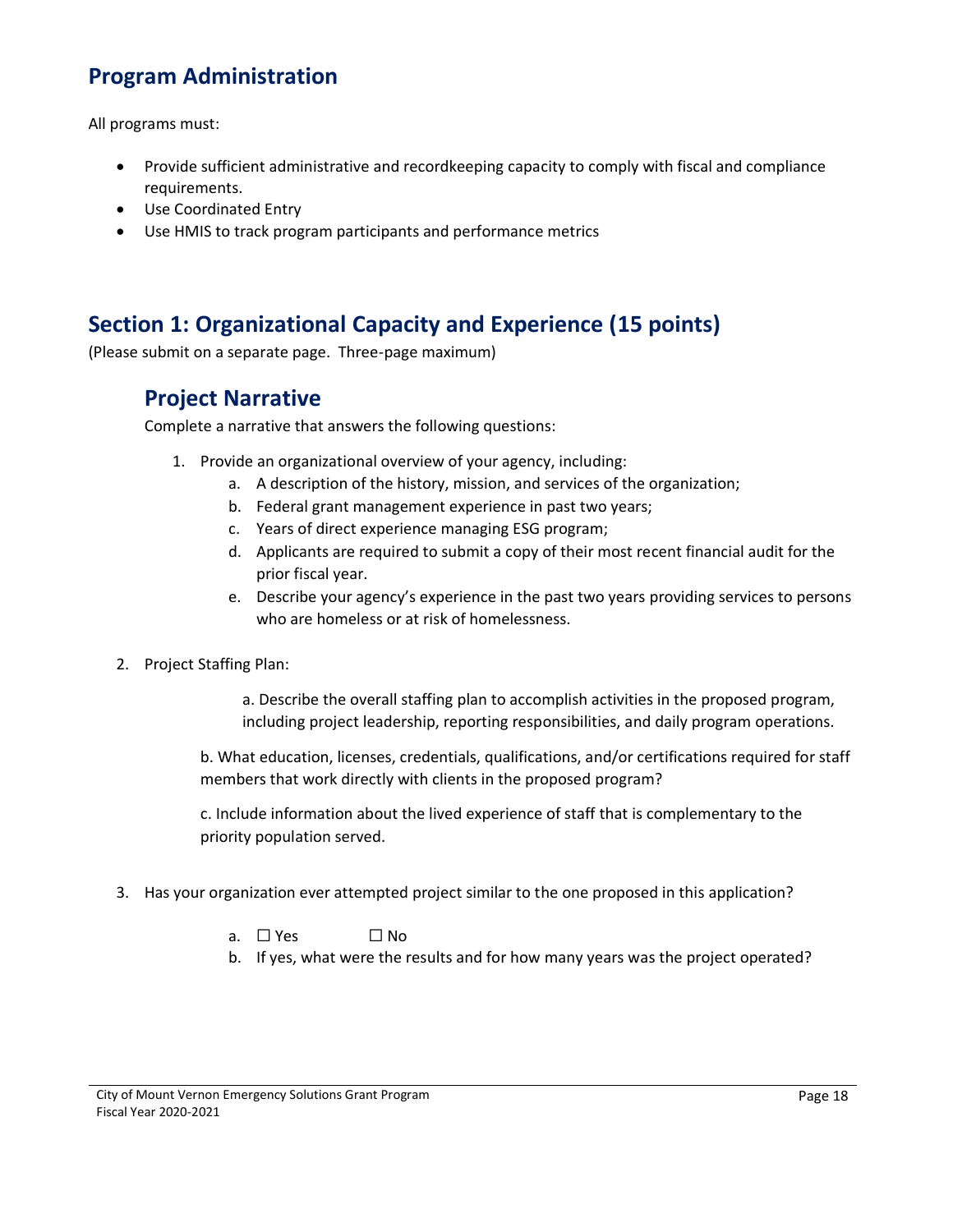4. Describe how your organization will provide sufficient administrative capacity to comply with fiscal and compliance requirements.

#### **Reporting Requirements and Performance Standards**

5. The ability to collect, track, and report client demographics and program output(s) and outcome(s) is a priority for the City of Mount Vernon. The applicant should have demonstrated experience and plans for data collection and demonstration of program impact and system improvements through data collection and evaluation.

Please check all the boxes below to indicate the reporting requirements the proposed project is able to comply with by the grant start date (date to be determined). Please note that for each item selected indicates an agreement to comply with the reporting requirements based on each funding source and the reporting procedures outlined by the funder.

If you are not able to or not willing to comply with the reporting requirements requested below by any of the funding sources, please do not select.

| Indicate with an X<br>Agreement to Submit Report by the deadlines<br>reported by the funder | Potential reports required by funders and funding sources (these<br>represent multiple funder reports), and the end contract may or<br>may not include all of these reports). |
|---------------------------------------------------------------------------------------------|-------------------------------------------------------------------------------------------------------------------------------------------------------------------------------|
|                                                                                             | Sample ESG Caper Report                                                                                                                                                       |
|                                                                                             | <b>HMIS Data Quality Reports</b>                                                                                                                                              |
|                                                                                             | <b>Goal Tracking Sheet</b>                                                                                                                                                    |

#### **Review the performance reports referenced above.**

6. How will data be collected, where will it be kept and how will it be used to report and improve program performance?

7. Describe how the agency will ensure the performance standards are met for the proposed program

### **Section 2: Priority Population and Engagement (10 points)**

(Please submit on a separate page. Two-page maximum)

- 1. What community need will your project address? Describe the need and provide data that helps reviewers understand how much demand there is in the community for your project.
- 2. Describe the priority population(s) that the proposed program will serve and include any use of HUD definitions and/or other federal definitions of homelessness that will be used to determine program eligibility.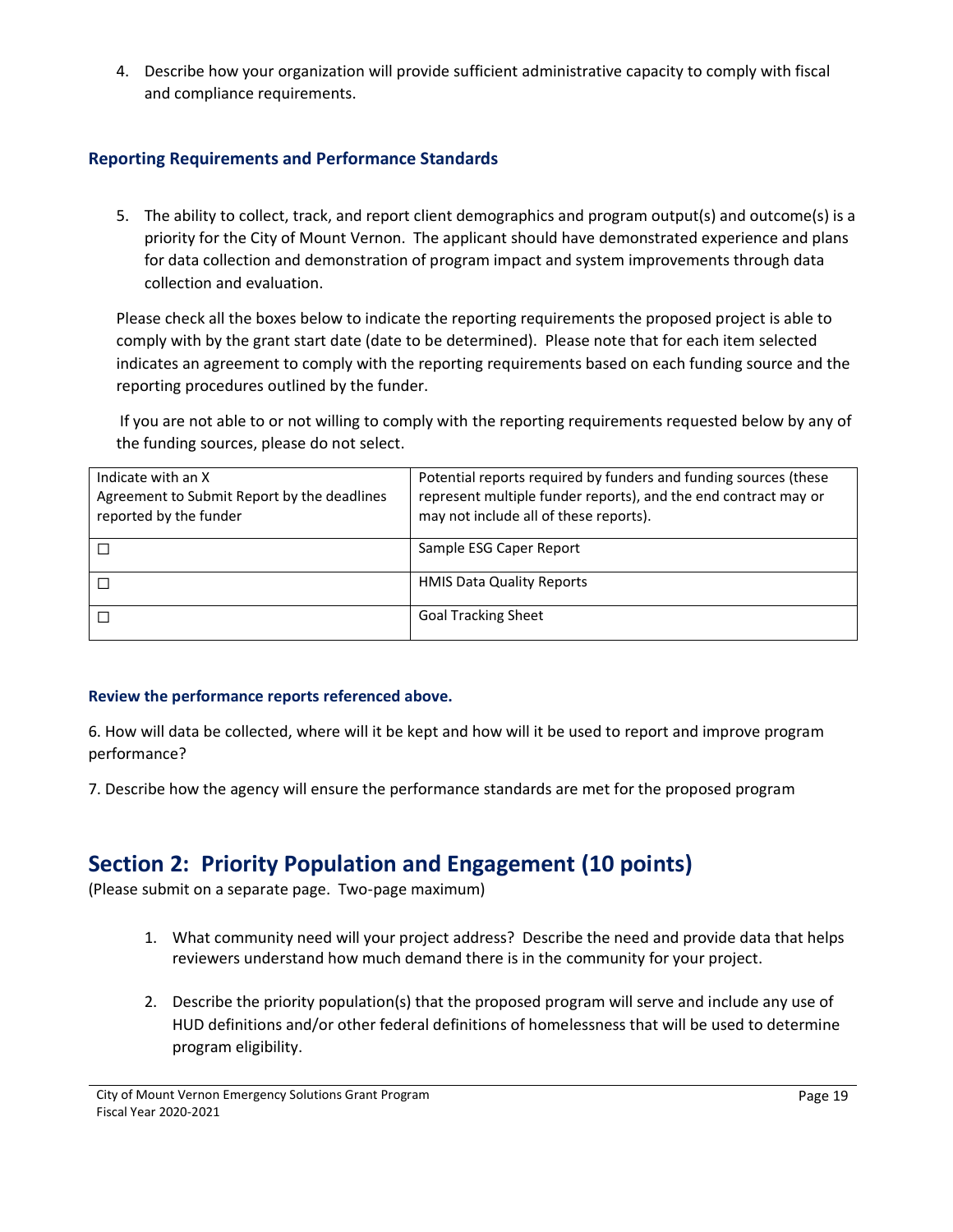3. Describe the agency's history using the local HMIS database and/or use a comparable database (Victim Service Providers Only). If agency does not participate in HMIS, please describe how the agency will ensure compliance with HMIS participation and data entry requirements by the project state date.

### **Section 3: Statement of Work/Scope of Services (20 points)**

(Please submit on a separate page. Three-page maximum)

Also note that this information will be used to structure the statement of work portion of the contract with the City of Mount Vernon.

### Work Plan

Provide a work plan narrative that details each service activity the program will undertake to achieve the program's goal. Include the following:

- 1. How will the proposed activities prevent, prepare for or respond to the Coronavirus pandemic
- 2. A description of the work to be performed, including the activities to be undertaken or the services to be provided;
- 3. Up to three outcomes of the project and how success will be measured;
- 4. A list of partners for this project
- 5. If known, a list of planned program locations and hours of operation;
- 6. A description of eligibility documentation, including methods to be used to implement HUD's client eligibility guidelines;

#### **Client Access to Program Services**

7. Describe how the priority population(s) learns about and enters the program; including marketing and communication strategies the agency uses.

8. Describe any barriers of challenges the priority population(s) may encounter accessing services and strategies used to mitigate identified barriers.

9. Describe how the agency uses policy and practices to ensure equal access and non-discrimination when serving prospective and new program participants.

10. Describe your current use of the local Coordinated Entry system and how the proposed program will use the CE system (if applicable).

### **Section 4: Budget (20 points)**

Please complete **Appendix A- Proposed Project Costs**. The budget is included as an excel attachment. In addition, applicants will be required to submit their latest financial audit report.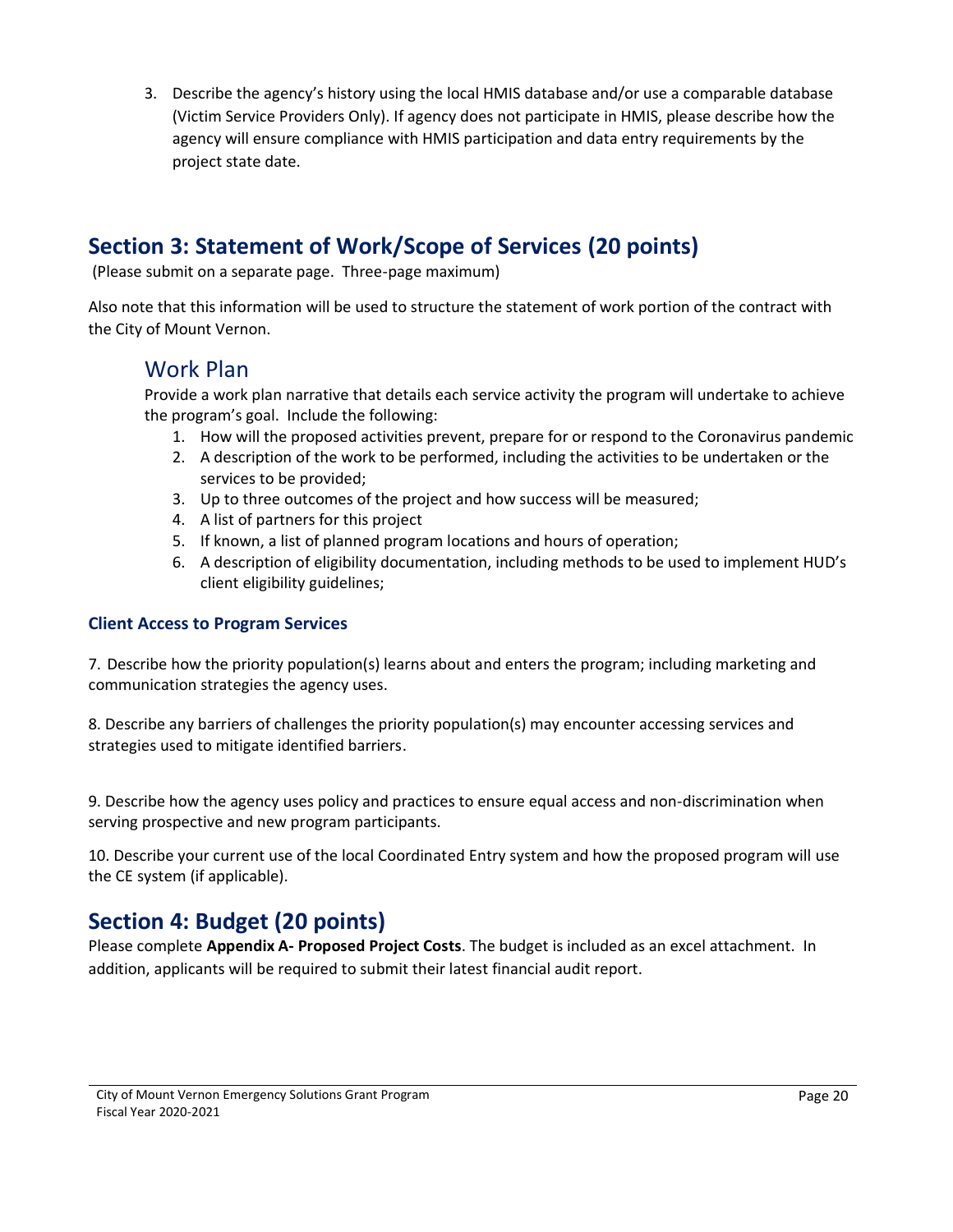### **Section 5: Racial Equity (20 points)**

(Please submit on a separate page. Three-page maximum)

The City of Mount Vernon evaluates agencies and projects that are able to demonstrate alignment with advancing equitable outcomes.

Mount Vernon is committed to closing racial disparities and using a racial equity lens in the allocation of federal funds.

1. Describe how your Agency and the proposed program/implementation strategy advances racial equity in the community.

2. Describe how your Agency advances racial and ethnic equity within the agency culture.

3. Location in which your services for this project will be provided.

4. Does your organization provide materials in multiple languages. If so, which languages?

5. Will your organization commit to providing materials in the primary languages of the City?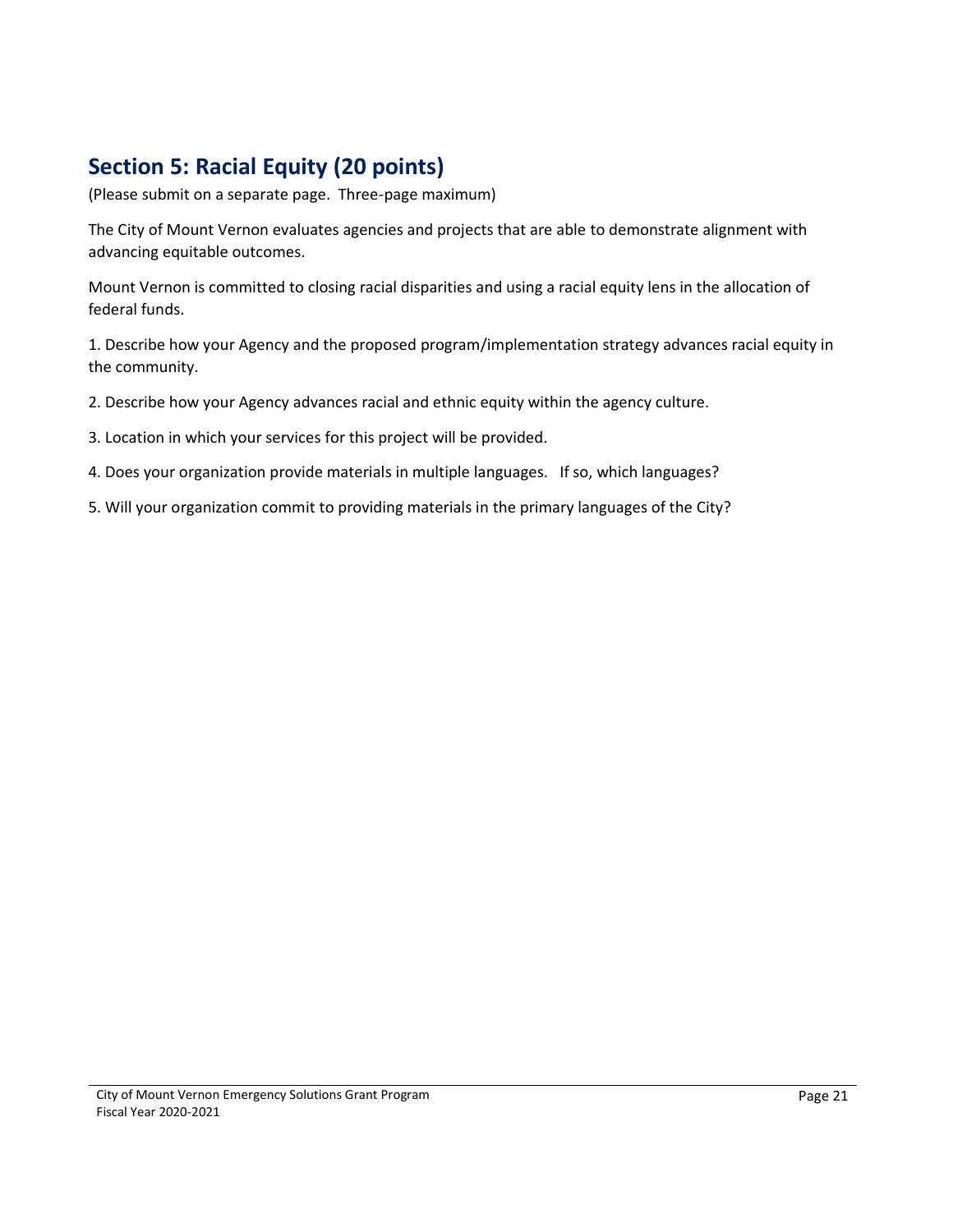### **Racial Equity Self-Assessment**

| Racial Equity Assessment Form                                                                                                             | Choose from the two options -<br>$\Box$ Implementation Started or<br>$\Box$ Plan to Implement | What has been implemented or will<br>be implemented? |
|-------------------------------------------------------------------------------------------------------------------------------------------|-----------------------------------------------------------------------------------------------|------------------------------------------------------|
| have<br>data<br>We<br>to<br>access<br>on<br>racial/ethnic disparities to guide our<br>work                                                | $\Box$ Implementation Started or<br>$\Box$ Plan to Implement                                  |                                                      |
| Our work includes<br>performance<br>measures to determine how well we<br>are doing to address racial disparities                          | $\Box$ Implementation Started or<br>$\Box$ Plan to Implement                                  |                                                      |
| board<br>has<br>developed<br>Our<br>and<br>implemented a plan to address racial<br>disparities in our programs and in our<br>organization | $\Box$ Implementation Started or<br>$\Box$ Plan to Implement                                  |                                                      |
| Agency staff at all levels participate in<br>community workgroups/task groups<br>aimed at addressing racial disparities                   | $\Box$ Implementation Started or<br>$\Box$ Plan to Implement                                  |                                                      |
| Our Agency host or participates in<br>training<br>dedicated<br>events<br>to<br>improving equitable outcomes                               | $\Box$ Implementation Started or<br>$\Box$ Plan to Implement                                  |                                                      |

### **Section 6: Past Performance with HUD Funds (15 points)**

If you are a current HUD grantee, please submit with your application a performance report for the past year for each of your HUD-funded programs. If you are a former HUD grantee, please submit the most recent year's performance report. If you are not a HUD grantee, please submit the most recent year's performance report for all programs funded by other entities. If you do not receive outside funding, please submit internal reports or other internal documentation that seeks to measure program performance.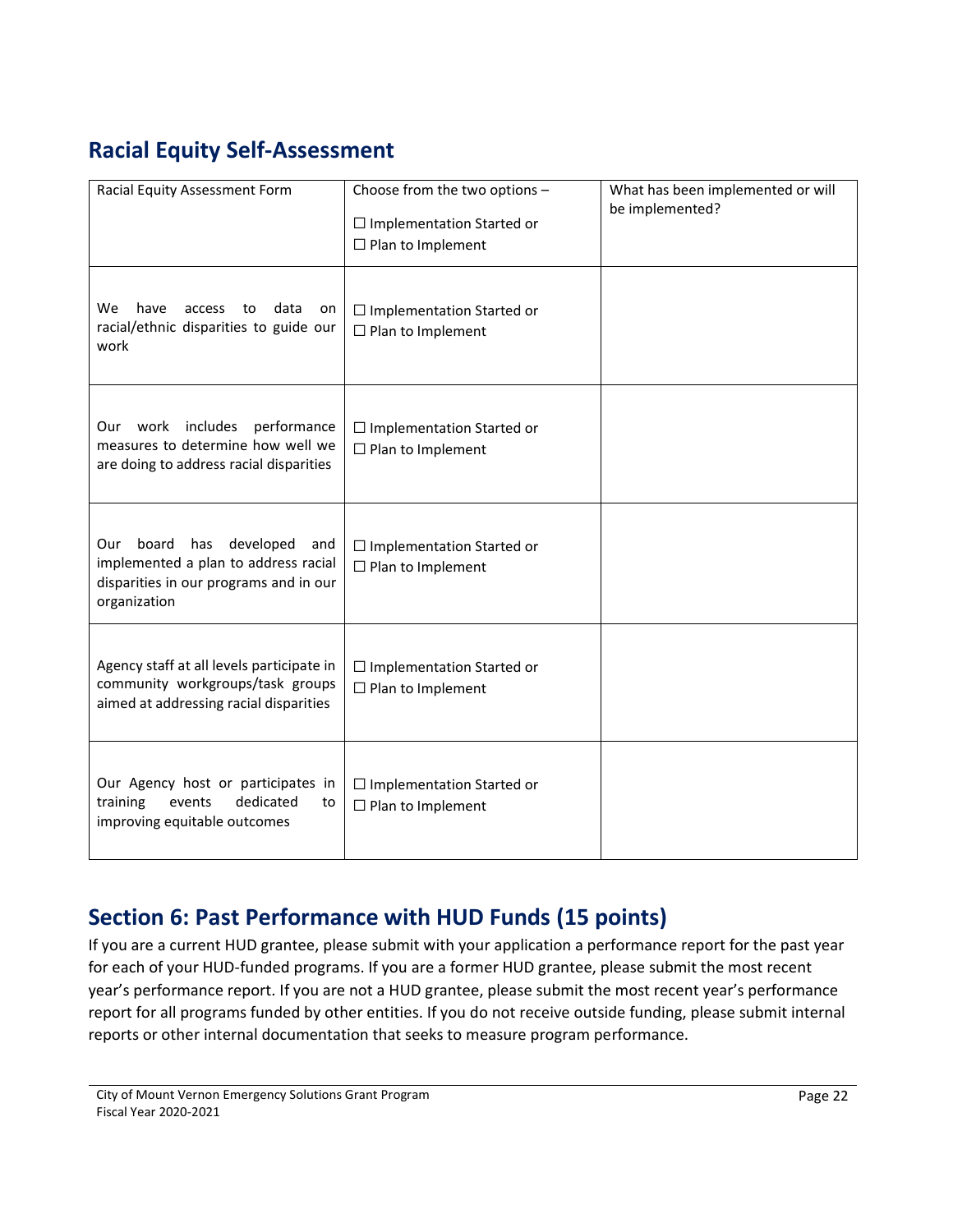### **Appendix B: Conflict of Interest Questionnaire**

**Federal, State, and City Laws prohibit employees and public officials of the City of Mount Vernon from participating on behalf of the City in any transaction in which they have a financial interest. This questionnaire must be completed and submitted by each applicant for ESG funding. The purpose of this questionnaire is to determine if the applicant, or any of the applicant's staff, or any of the applicant's Board of Directors, would be in conflict of interest.**

2. Is there any member(s) of the applicant's staff or any member(s) of the applicant's Board of Directors or governing body who currently is or has/have been within one year of the date of this questionnaire either a City employee or consultant, or a member of City Council?

YES \_\_\_\_\_\_\_\_\_\_ NO \_\_\_\_\_\_\_

If yes, please list the name(s) below:

On a separate page, please indicate the job title or role each person listed above has with respect to the applicant. State whether each person listed above is a City employee, consultant, or member of City Council, and identify the City Department in which he/she is employed.

3. Will the ESG funds requested by the applicant be used to award a subcontract to any individual(s) or business affiliate(s) who is/are currently or has/have been within one year of the date of this questionnaire a City employee, consultant, or member of City Council?

YES \_\_\_\_\_\_\_\_ NO \_\_\_\_\_\_

If yes, please list the name(s) below:

On a separate page, please state whether each person listed above is a City employee, consultant, or member of City Council, and identify the City Department in which he/she is employed.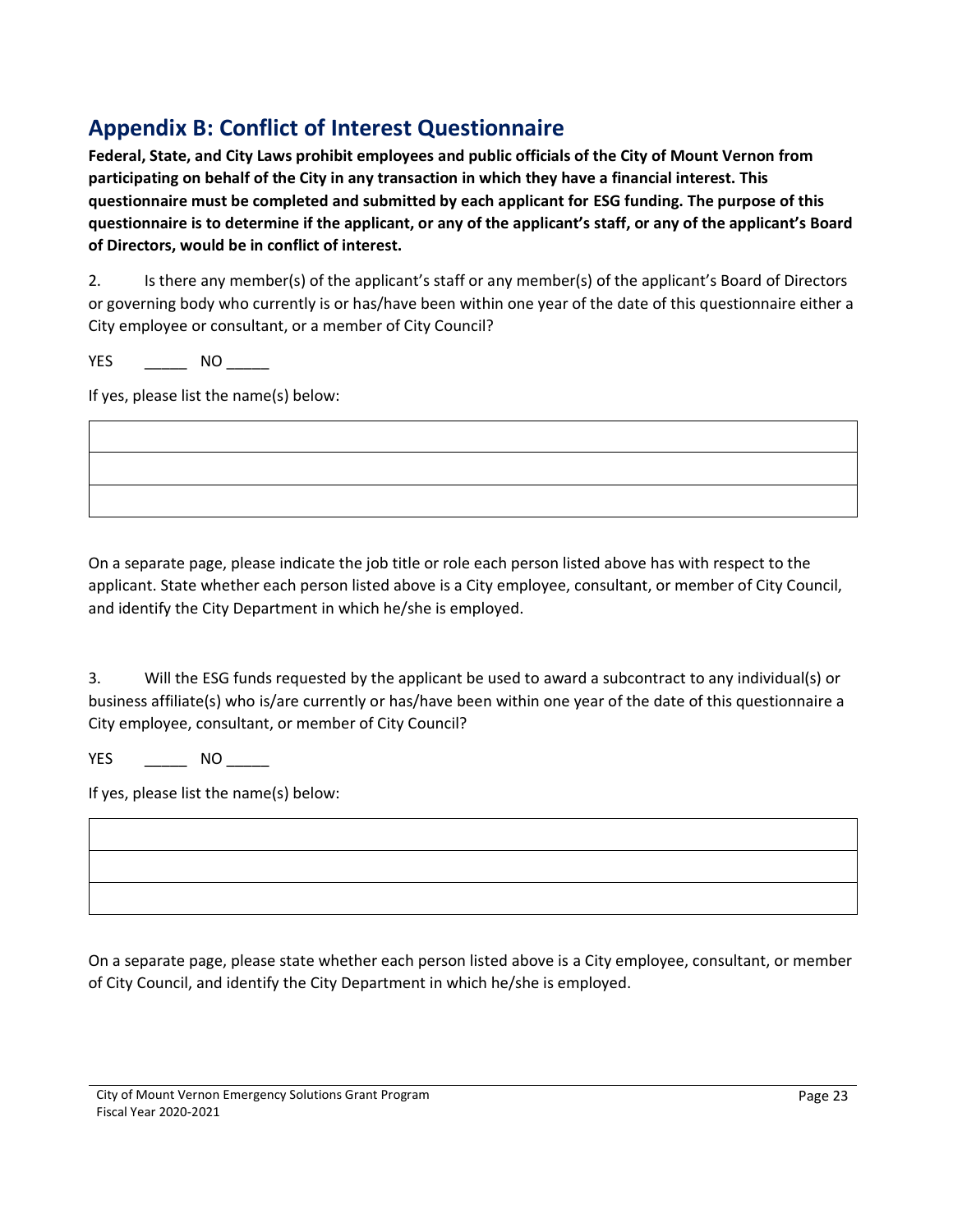4. Is there any member(s) of the applicant's staff or member(s) of the applicant's Board of Directors of other governing body who are business partners or family members of a City employee, consultant, or member of City Council?

YES \_\_\_\_\_\_\_\_\_ NO \_\_\_\_\_\_\_

If yes, please list the name(s) below:

If yes, on a separate page please identify the City employee, consultant, or member of City Council with whom each individual has family or business ties.

**Name of applicant:** 

**Signature of applicant's representative:** 

**Date:**